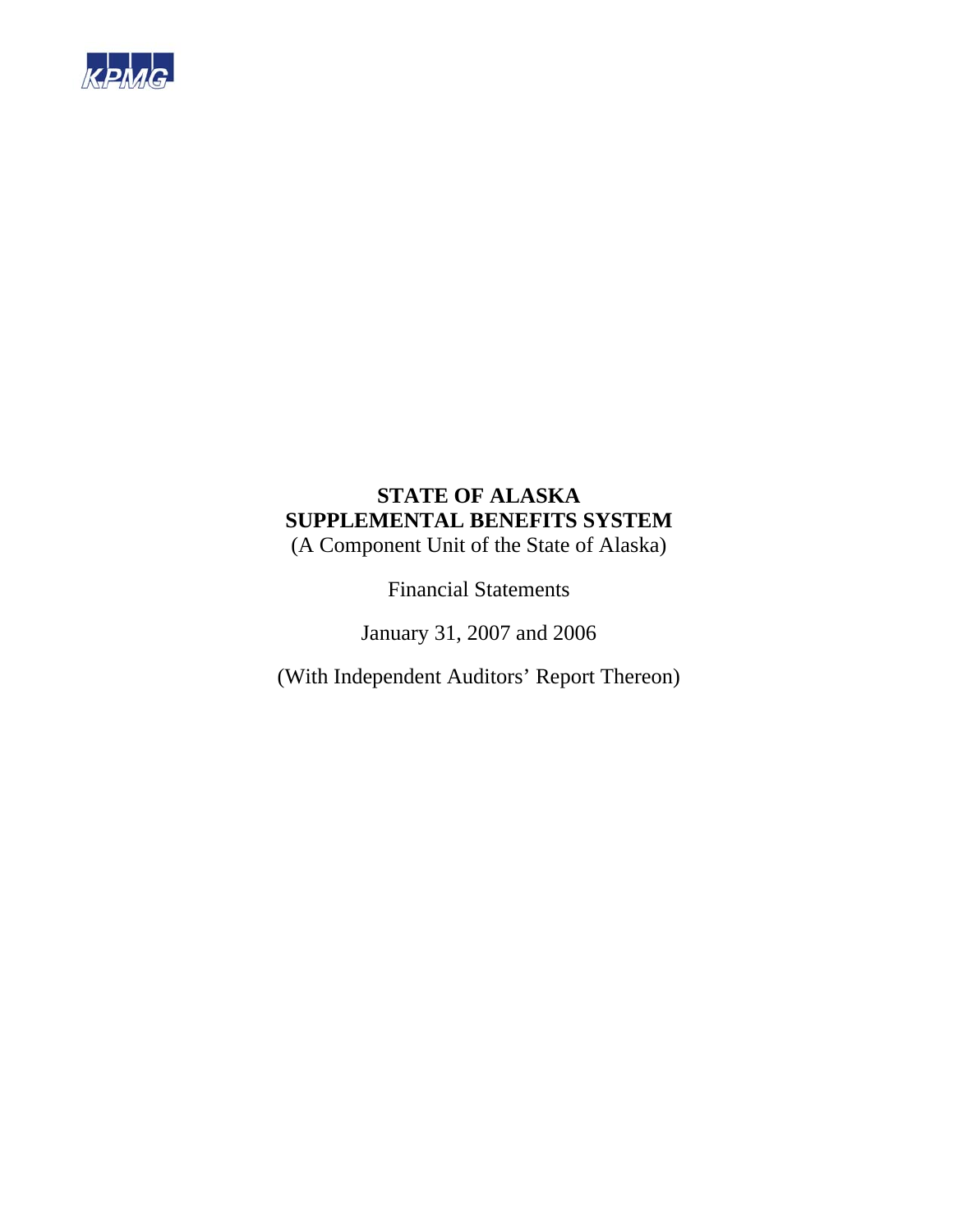

**KPMG LLP**  Suite 600 701 West Eighth Avenue Anchorage, AK 99501

# **Independent Auditors' Report**

Division of Retirement and Benefits and Members of the Alaska Retirement Management Board State of Alaska Supplemental Benefits System:

We have audited the accompanying statements of fiduciary net assets of the State of Alaska Supplemental Benefits System (Plan), a Component Unit of the State of Alaska, as of January 31, 2007 and 2006, and the related statements of changes in fiduciary net assets for the years then ended. These financial statements are the responsibility of the Plan's management. Our responsibility is to express an opinion on these financial statements based on our audits.

We conducted our audits in accordance with auditing standards generally accepted in the United States of America. Those standards require that we plan and perform the audits to obtain reasonable assurance about whether the financial statements are free of material misstatement. An audit includes consideration of internal control over financial reporting as a basis for designing audit procedures that are appropriate in the circumstances, but not for the purpose of expressing an opinion on the effectiveness of the internal control over financial reporting. Accordingly, we express no such opinion. An audit also includes examining, on a test basis, evidence supporting the amounts and disclosures in the financial statements, assessing the accounting principles used and significant estimates made by management, as well as evaluating the overall financial statement presentation. We believe that our audits provide a reasonable basis for our opinion.

In our opinion, the financial statements referred to above present fairly, in all material respects, the fiduciary net assets of the State of Alaska Supplemental Benefits System, a Component Unit of the State of Alaska, as of January 31, 2007 and 2006, and the changes in fiduciary net assets for the years then ended in conformity with U.S. generally accepted accounting principles.

The accompanying required supplementary information of management's discussion and analysis on pages 2 to 7 are not a required part of the basic financial statements but are supplementary information required by U.S. generally accepted accounting principles. We have applied certain limited procedures, which consisted principally of inquiries of management regarding the methods of measurement and presentation of the required supplementary information. However, we did not audit the information and express no opinion on it.



November 1, 2007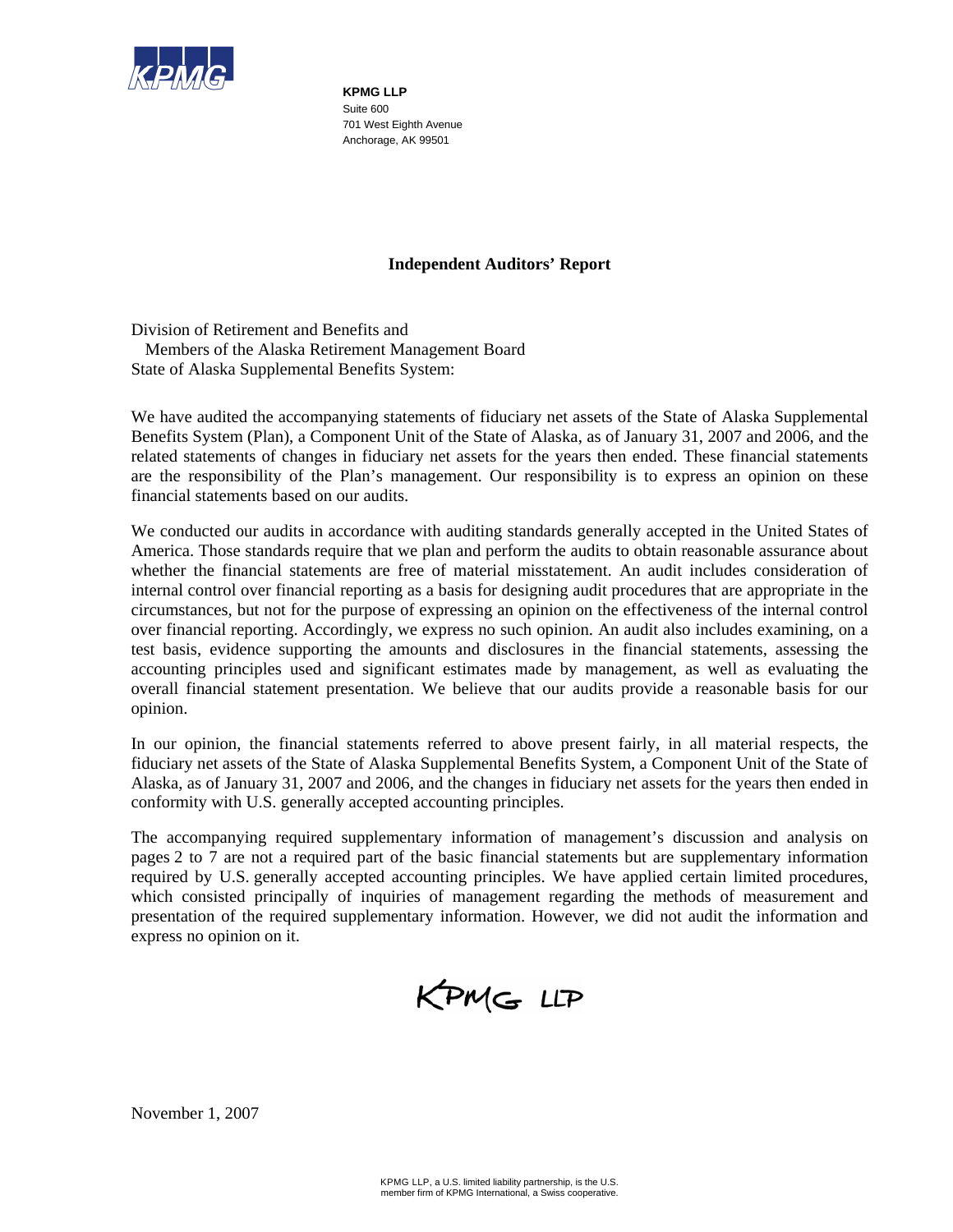Management's Discussion and Analysis

January 31, 2007 and 2006

The objective of Management's Discussion and Analysis is to help readers of the Supplemental Benefits System (the Plan) financial statements better understand the Plan's financial position and operating activities for the fiscal years ended January 31, 2007 and 2006. This discussion should be read in conjunction with the financial statements and notes to the financial statements.

# **The Plan**

The Plan was created by State of Alaska Statutes effective January 1, 1980, to provide benefits in lieu of those provided by the federal Social Security System (Social Security). All State of Alaska (State) employees who would have participated in Social Security, if the State had not withdrawn, participate in the Plan. Other employers whose employees participate in the State Public Employees' Retirement System and meet other requirements are eligible to have their employees participate in the Plan as provided by Alaska Statute. There were sixteen other employers besides the State participating in the Plan as of January 31, 2007 and 2006. There were approximately 35,000 and 34,000 participants in the Plan as of January 31, 2007 and 2006, respectively.

The Division of Retirement and Benefits is responsible for Plan administration and record keeping. Through September 30, 2005 the Alaska State Pension Investment Board (ASPIB) was responsible for the specific investment of moneys in the Plan. Effective October 1, 2005 the ASPIB was disbanded and its duties were assumed by the Alaska Retirement Management Board.

There are two types of employee benefit plans within the Plan. These two plans are presented individually in the financial statements. The Supplemental Annuity Plan, a 401(a) Defined Contribution Plan, contains the contributions made in lieu of Social Security. The Supplemental Annuity Plan contains over 99% of the assets, and approximately 96% of the contribution activity described in the following financial statements. The Supplemental Benefits IRC 129 Cafeteria Plans contain voluntary contributions for the purchase of optional insurance benefits or to deposit to Dependent Care Assistance Plan accounts as elected by each employee enrolled in the Supplemental Benefits Plans. The Supplemental Annuity Plan is presented separately from the Supplemental Benefits Plans in the financial statements.

# **Financial Highlights**

- The net assets held in trust for benefits at January 31, 2007 and 2006, are \$2.191 billion and \$2.038 billion, respectively. The net assets represent employer and employee contributions and investment income less administrative fees.
- The net assets of the Plan at January 31, 2007 increased by \$152.8 million, or approximately 7.5%, from the prior fiscal year. The net assets of the Plan at January 31, 2006 increased by \$115.8 million or approximately 6% from the prior fiscal year.
- The Plan incurred a net investment gain of \$179.7 million in the 2007 fiscal year, compared to a \$136.6 million investment gain in the 2006 fiscal year.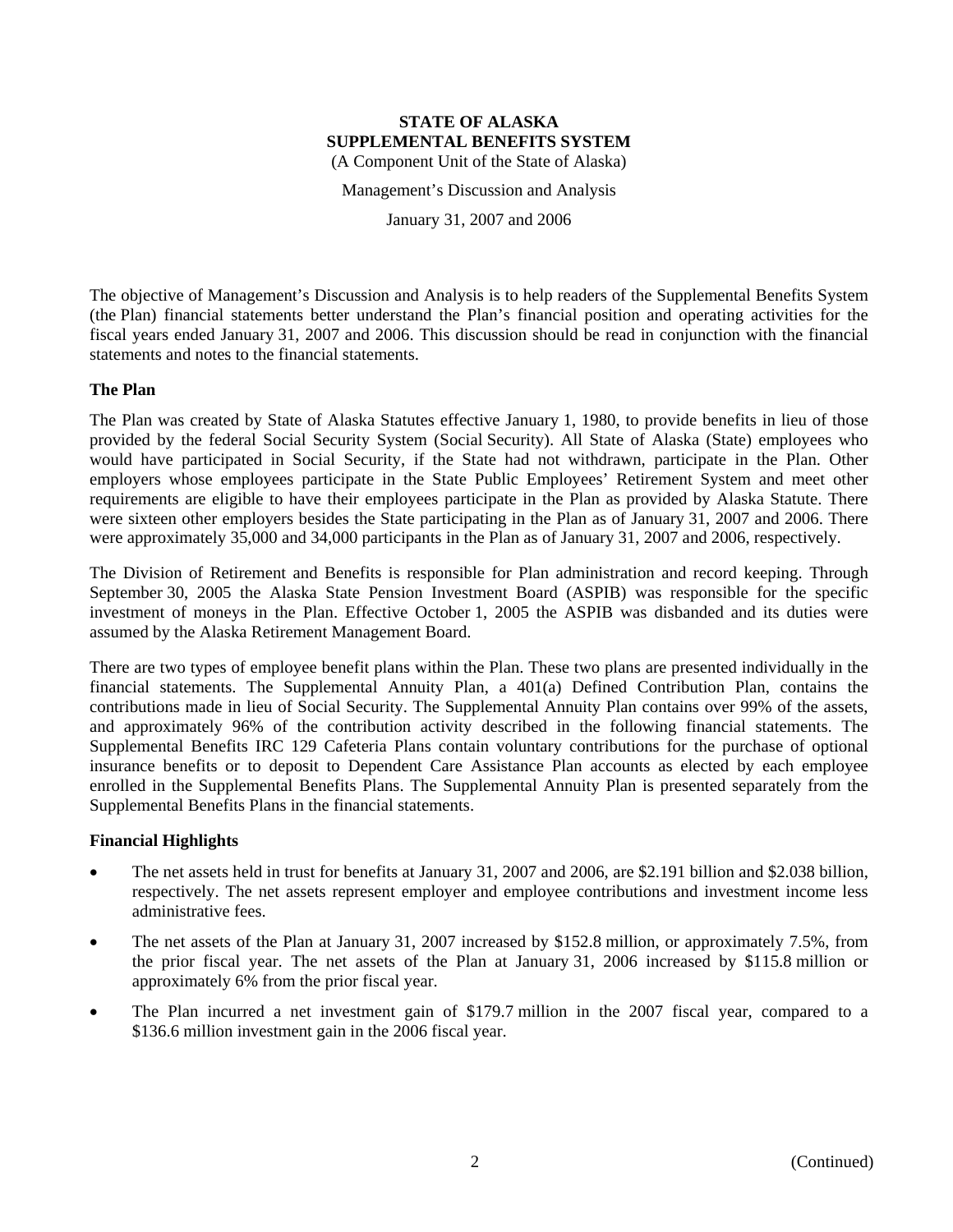Management's Discussion and Analysis

January 31, 2007 and 2006

#### **Overview of the Financial Statements**

This discussion and analysis is intended to serve as an introduction to the Plan's financial statements, which are comprised of the following:

- Statements of Fiduciary Net Assets
- Statements of Changes in Fiduciary Net Assets
- Notes to Financial Statements

*Statements of Fiduciary Net Assets* – presents information on the Plan's assets and liabilities and the resulting net assets held in trust for pension and insurance benefits. This statement reflects the Plan's investments at fair market value, along with cash and short–term investments, receivables, and other assets and liabilities at January 31, 2007 and 2006. This statement is presented individually for both the Supplemental Annuity Plan and the Supplemental Benefits Plans.

*Statements of Changes in Fiduciary Net Assets* – presents information showing how the Plan's net assets held in trust for benefits changed during the years ended January 31, 2007 and 2006. It reflects contributions by employees and employers along with investment income (or losses) during the period from individual participant directed investing activities. Deductions for participant withdrawals, benefit payments, and administrative expenses are also presented. This statement is presented individually for both the Supplemental Annuity Plan and the Supplemental Benefits Plans.

*Notes to Financial Statements* – provides additional information that is essential to a full understanding of the data provided in the financial statements.

#### **Investments**

The Plan is participant directed, which means that the Plan's participants decide in which options to invest. Of total Plan Fiduciary Net Assets of \$2.191 billion at January 31, 2007, 99.5% of which, or \$2.180 billion, are specifically allocated to individual participant accounts. Of total Plan Fiduciary Net Assets of \$2.038 billion at January 31, 2006, 99.5% of which, or \$2.028 billion, are specifically allocated to individual participant accounts.

Each participant designates how his or her contribution is to be allocated among the investment options. Each participant's account is credited with the participant's contributions and the appreciation or depreciation in unit value for the investment funds and each account is reduced for administrative fees.

As of January 31, 2007, the following funds were available to participants for investment.

#### *Collective Investment Funds*

*International Equity Fund* – the purpose of this fund is to provide long–term capital appreciation. This fund invests principally in common and preferred stocks of foreign companies and securities that are convertible into such common stocks.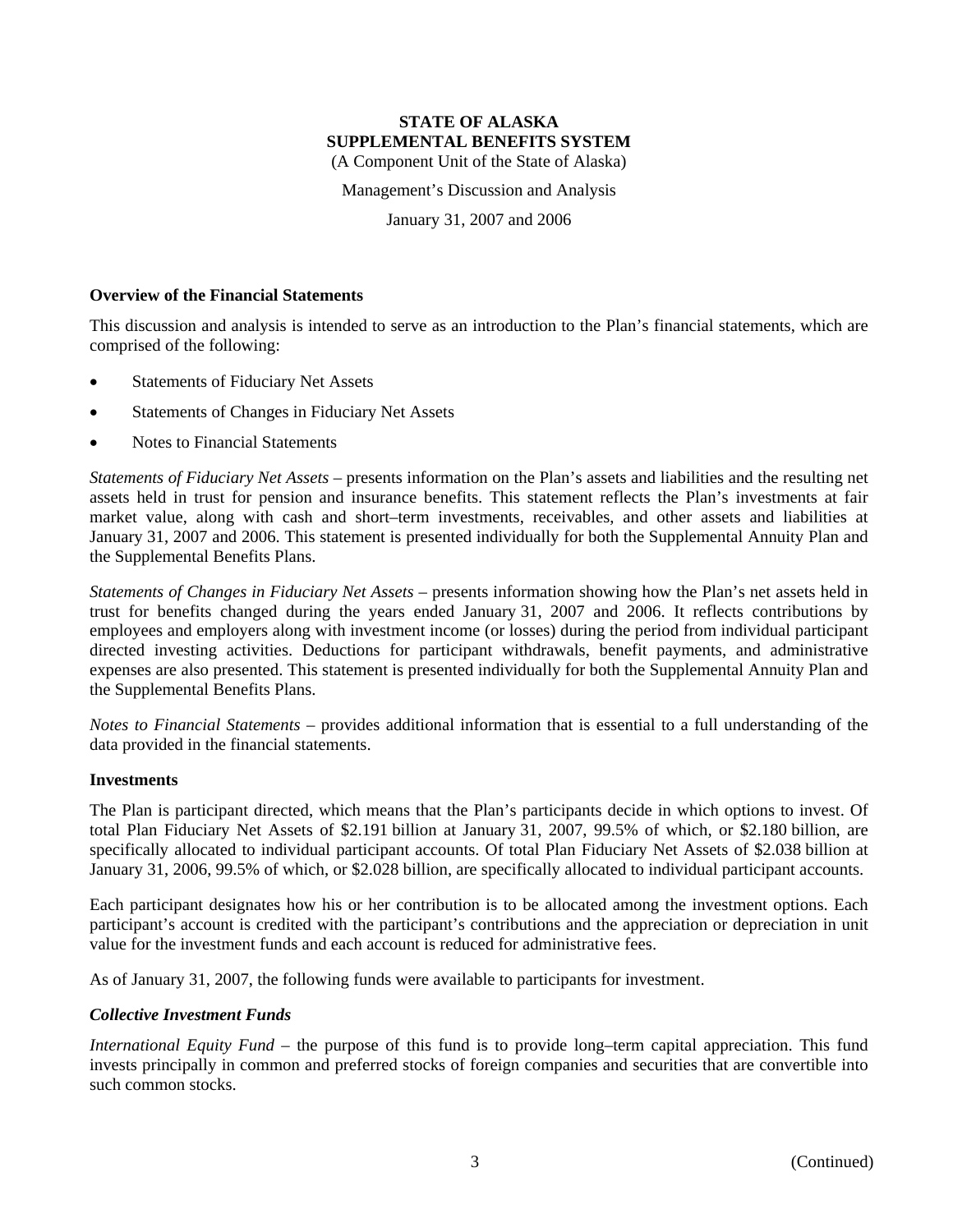Management's Discussion and Analysis

January 31, 2007 and 2006

*Small Cap Stock Trust* – the purpose of this fund is to provide long–term capital growth by investing primarily in stocks of small companies. This fund invests at least 65% of its total assets in the stocks and equity–related securities of small companies.

*S&P 500 Stock Index Fund* – the purpose of this fund is to provide income and capital appreciation matching the total return of the Standards & Poor's 500 Composite Stock Price Index.

*State Street Daily Government/Corporate Bond Fund* – the purpose of this fund is to match or exceed the return of the Lehman Brothers Government/Credit Bond Index. As of August 23, 2007 the State Street Daily Government/Corporate Bond Fund had a calendar year 2007 negative investment return of approximately 18% compared to the Lehman Brothers Government/Credit Bond Index positive investment return of approximately 3%. The Alaska Retirement Management Board directed that the Barclay's Government/Credit Bond Fund be added to the plan's fund investment options and that the State Street Daily Government/Corporate Bond Fund be terminated. Assets were transferred from the State Street fund to the Barclay's fund on August 28, 2007. The purpose of the Barclay's Government/Credit Bond Fund is to buy and hold portfolios of the securities included in the Lehman Brothers Government/Credit Bond Index. The fund seeks to closely match the Index's total rate of return.

*Stable Value Fund* – the purpose of this fund is to preserve principle and to offer a competitive rate of interest consistent with the preservation of capital. The Fund invests in a diversified portfolio of synthetic investment contracts.

*Tactical Asset Allocation Fund* – this fund, which was eliminated from the Supplemental Annuity Plan on September 17, 2007, invested in a mix of stocks and bonds, sometimes in a combination with a money market fund. The fund relied on a computer-based model to determine the allocation of index funds. The fund was closed to new contributions and investment transfers into the fund on August 15, 2007. Any balances remaining in this fund on September 17, 2007 were transferred to the Alaska Long-Term Balanced Trust.

*Global Balanced Fund* – this fund invests in stocks and bonds of U.S. and international companies and government bonds issued by the U.S. and other governments.

*Citizens Core Growth Fund* – this fund invests primarily in U.S. large cap growth stocks, with an emphasis on those that are managed to a high standard of corporate responsibility.

#### *Pooled Investment Funds*

In late June 2006, the Alaska Balanced Fund, Alaska Long–Term Balanced Fund and Alaska Target 2025 Fund were converted from separate accounts to common trust funds in order to allow participants of the new Defined Contribution Retirement Plans to invest in these funds. The names of these investment options were updated from "Fund" to "Trust" at this time. The conversion was transparent to participants and did not result in any operational changes.

*Alaska Target 2010 Fund* – the purpose of this fund is to provide a diversified mix of stocks, bonds, and cash for long–term investors with a low to moderate tolerance for risk. This fund is designed to gradually invest more conservatively, with an emphasis on capital preservation, as the year 2010 approaches.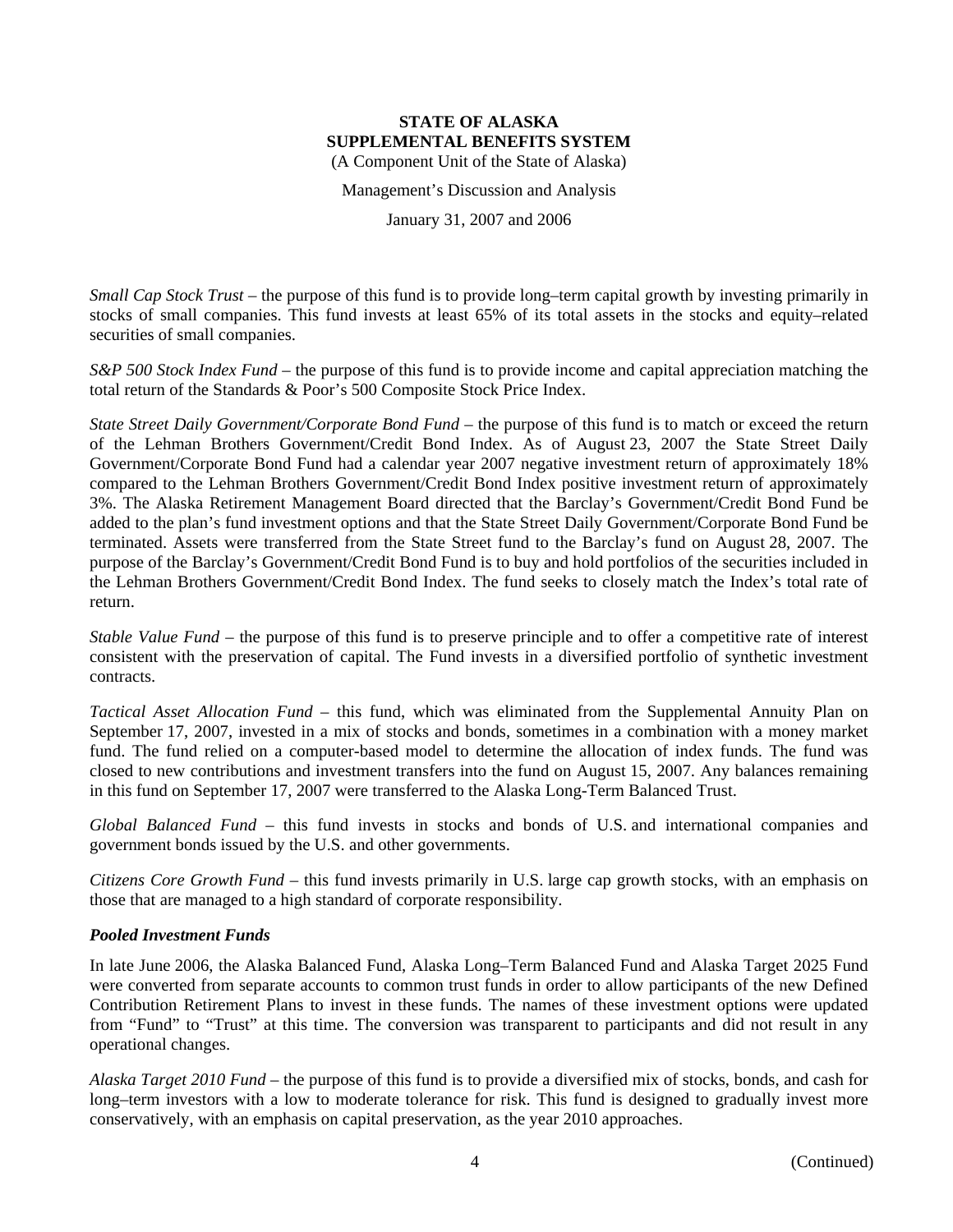Management's Discussion and Analysis

January 31, 2007 and 2006

*Alaska Target 2015 Fund* – the purpose of this fund is to provide a diversified mix of stocks, bonds and cash for long–term investors with a moderate to high tolerance for risk. This fund is designed to gradually invest more conservatively, with an emphasis on capital preservation, as the year 2015 approaches.

*Alaska Target 2020 Fund* – the purpose of this fund is to provide a diversified mix of stocks, bonds, and cash for long–term investors with a high tolerance for risk. This fund is designed to gradually invest more conservatively, with an emphasis on capital preservation, as the year 2020 approaches.

*Alaska Target 2025 Fund (Trust)* – the purpose of this fund is to provide a diversified mix of stocks, bonds, and cash for long–term investors with a high tolerance for risk. This fund is designed to gradually invest more conservatively, with an emphasis on capital preservation, as the year 2025 approaches.

*Alaska Long–Term Balanced Fund (Trust)* – the purpose of this fund is to provide a balanced and diversified mix of stocks, bonds, federally guaranteed mortgages, and money market instruments for investors with an average risk tolerance.

*Alaska Balanced Fund (Trust)* – the purpose of this fund is to provide a balanced and diversified mix of stocks, bonds, federally guaranteed mortgages, and money market instruments for investors with a low to average risk tolerance.

#### **Participant Directed Investments at January 31 Year End**

|                                        | 2007                             | 2006      |
|----------------------------------------|----------------------------------|-----------|
|                                        | $(\ln \text{th} \text{ousands})$ |           |
| Alaska Balanced Fund (Trust)           | \$<br>1,129,624                  | 1,115,337 |
| S&P 500 Stock Index Fund               | 272,470                          | 258,308   |
| <b>International Equity Fund</b>       | 145,430                          | 79,819    |
| Stable Value Fund                      | 135,935                          | 127,011   |
| Alaska Long-Term Balanced Fund (Trust) | 129,372                          | 90,456    |
| Alaska Target 2015 Fund                | 85,648                           | 83,863    |
| Global Balanced Fund                   | 68,393                           | 54,809    |
| <b>Small Cap Stock Trust</b>           | 57,201                           | 56,330    |
| Alaska Target 2010 Fund                | 40,231                           | 43,987    |
| Daily Govt./Corp. Bond Fund            | 35,529                           | 39,615    |
| Alaska Target 2020 Fund                | 28,812                           | 20,064    |
| <b>Tactical Asset Allocation Fund</b>  | 24,853                           | 27,920    |
| Citizens Core Growth Fund              | 19,471                           | 28,737    |
| Alaska Target 2025 Fund (Trust)        | 7,215                            | 2,014     |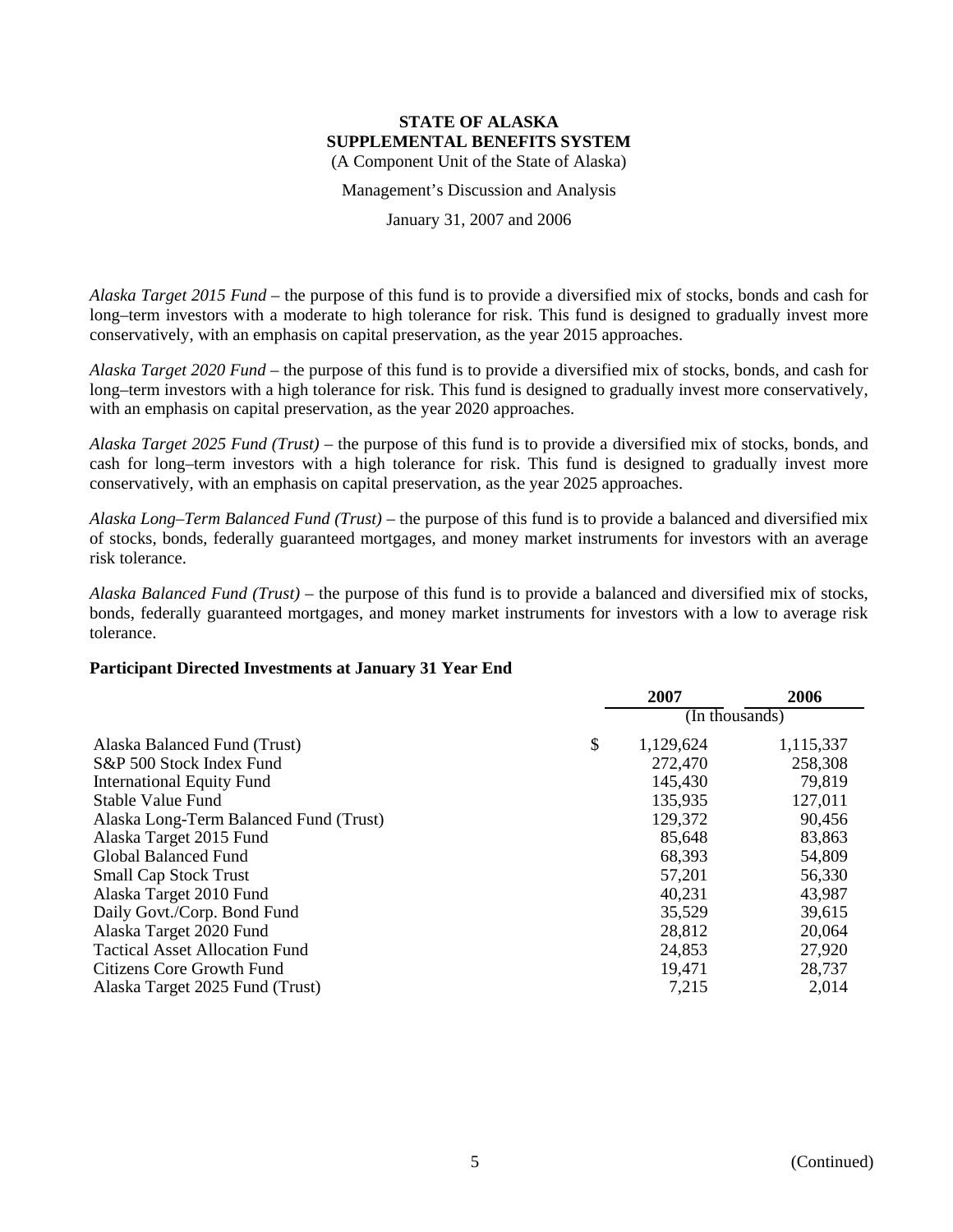Management's Discussion and Analysis

January 31, 2007 and 2006

# **Investment Returns for the 12–Month Periods Ended December 31, 2006 and 2005**

|                                        | 2006<br>1-year actual | 2005<br>1-year actual |
|----------------------------------------|-----------------------|-----------------------|
| <b>International Equity Fund</b>       | 26.10%                | 10.81%                |
| <b>Small Cap Trust</b>                 | 12.74                 | 8.94                  |
| Citizens Core Growth Fund              | (1.26)                | 10.41                 |
| S&P Stock Index Fund                   | 15.82                 | 4.94                  |
| Global Balanced Fund                   | 11.29                 | 7.51                  |
| <b>Tactical Asset Allocation Fund</b>  | 9.92                  | 6.39                  |
| Daily Govt./Corp. Bond Fund            | 4.10                  | 2.37                  |
| <b>Stable Value Fund</b>               | 4.49                  | 3.61                  |
| Alaska Target 2010 Fund                | 6.88                  | 3.35                  |
| Alaska Target 2015 Fund                | 10.52                 | 4.32                  |
| Alaska Target 2020 Fund                | 15.19                 | 6.00                  |
| Alaska Target 2025 Fund (Trust)        | 15.15                 | N/A                   |
| Alaska Balanced Fund (Trust)           | 8.54                  | 3.85                  |
| Alaska Long-Term Balanced Fund (Trust) | 11.80                 | 4.59                  |

The Alaska Target 2005 Fund was closed and the Alaska Target 2025 Fund was opened on November 2, 2005.

#### **Contributions and Distributions**

The Plan had contributions of \$124.4 million in the 2007 fiscal year compared to \$115.7 million in the 2006 fiscal year. Factors resulting in increased contributions between the two years include increased maximum contribution limits, employee pay increases and a new Plan provision, effective January 1, 2006 that allowed transfers into the Plan from eligible outside plans. During the 2007 fiscal year \$2 million was transferred into the plan from outside plans. No money was transferred into the plan from outside plans during the 2006 year.

The Plan had benefits paid to participants and purchase agreement contracts of \$143.7 million in fiscal year 2007 compared to \$129.1 million in fiscal year 2006.

#### **Fiduciary Responsibilities**

The Alaska Retirement Management Board, the plan administrator and the Commissioner of Administration are co–fiduciaries of the Plan. Effective October 1, 2005 the Alaska Retirement Management Board assumed board duties from the Alaska State Pension Investment Board and the Public Employees' Retirement Board.

The assets of the plan can only be used for the exclusive benefit of the plan's participants, beneficiaries, and alternate payees.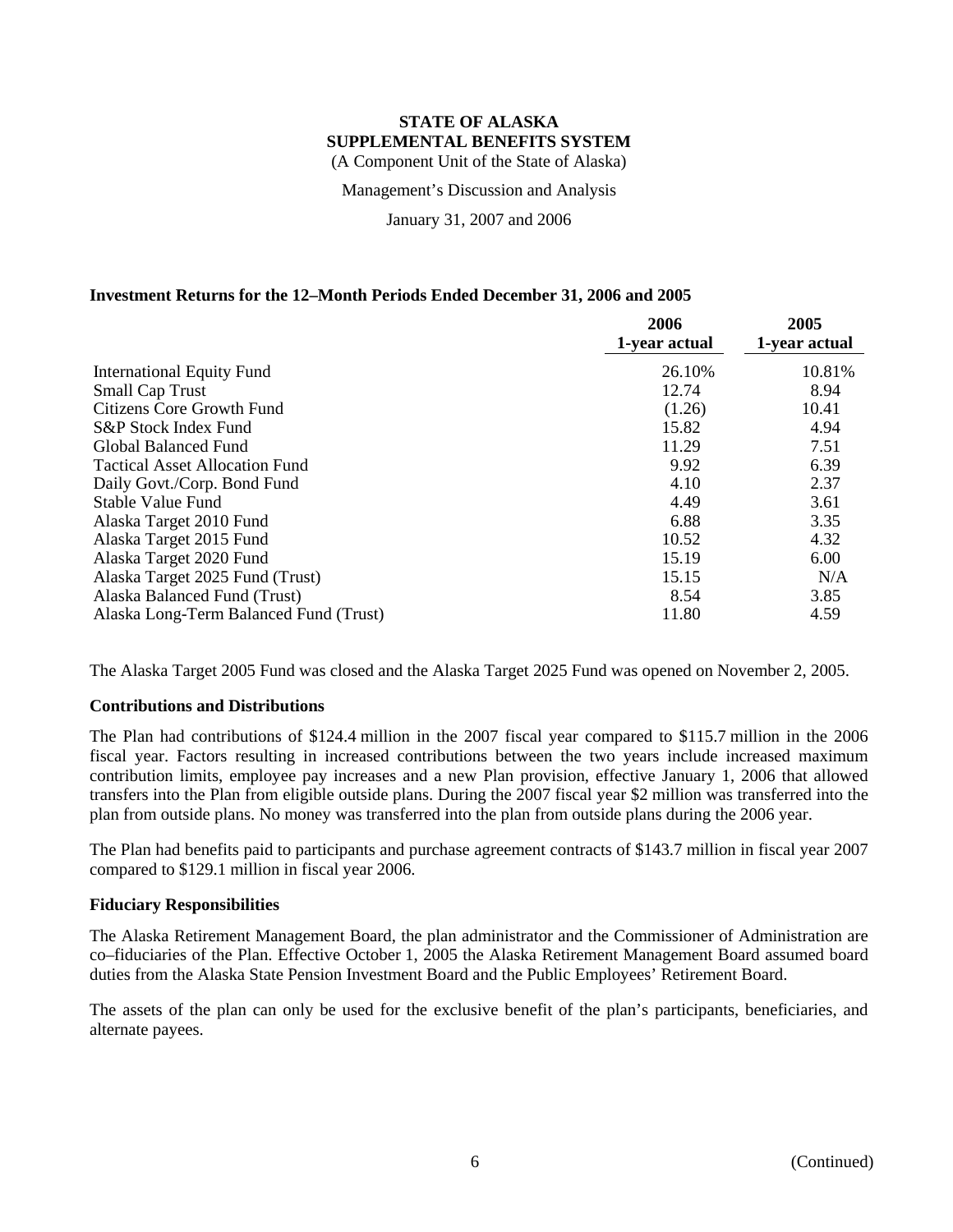Management's Discussion and Analysis

January 31, 2007 and 2006

# **Request for Information**

Questions concerning any of the information provided in this report or requests for additional information should be addressed to:

Alaska Division of Retirement & Benefits Supplemental Benefits System PO Box 110203 Juneau, Alaska 99811–0203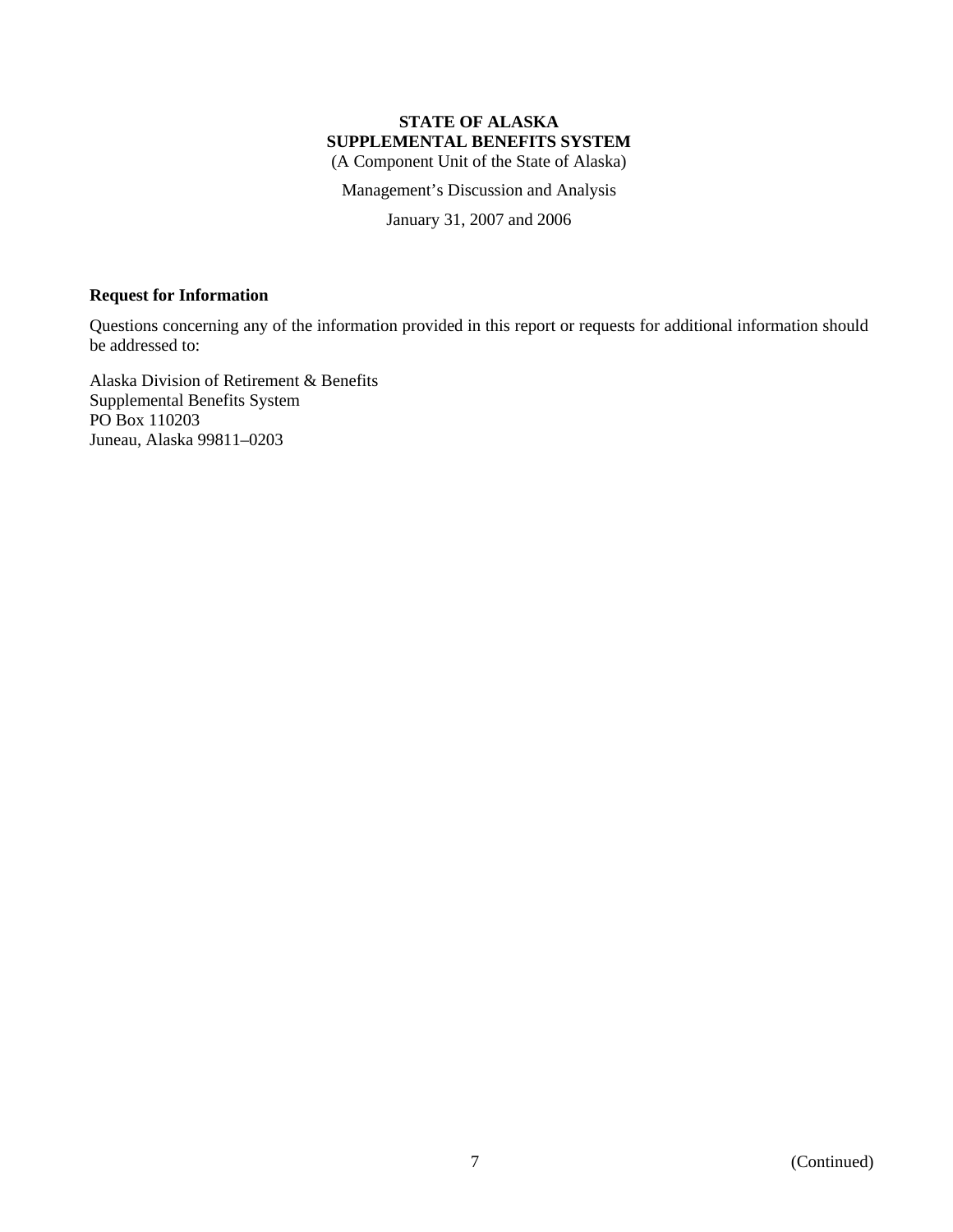### **SUPPLEMENTAL BENEFITS SYSTEM**

(A Component Unit of the State of Alaska)

#### Statements of Fiduciary Net Assets – Annuity and Cafeteria Plans

#### January 31, 2007 and 2006

#### (In thousands)

|                                                            |                 | 2007      |              |                | 2006      |              |  |
|------------------------------------------------------------|-----------------|-----------|--------------|----------------|-----------|--------------|--|
|                                                            | <b>Annuity</b>  | Cafeteria | <b>Total</b> | <b>Annuity</b> | Cafeteria | <b>Total</b> |  |
| Current assets:                                            |                 |           |              |                |           |              |  |
| Cash and cash equivalents                                  | \$<br>34        | 1,183     | 1,217        | 1,048          | 805       | 1,853        |  |
| Receivables:                                               |                 |           |              |                |           |              |  |
| Mandatory contributions                                    | 5,716           |           | 5,716        | 5,453          |           | 5,453        |  |
| Voluntary contributions                                    |                 | 217       | 217          |                | 218       | 218          |  |
| Total receivables                                          | 5,716           | 217       | 5,933        | 5,453          | 218       | 5,671        |  |
| Investments:<br>Collective investment funds, at fair value |                 |           |              |                |           |              |  |
| Participant-directed                                       | 623,347         |           | 623,347      | 545,538        |           | 545,538      |  |
| Money market fund – nonparticipant directed                | 4,816           |           | 4,816        | 3,257          |           | 3,257        |  |
|                                                            | 628,163         |           | 628,163      | 548,795        |           | 548,795      |  |
| Stable Value Fund:                                         |                 |           |              |                |           |              |  |
| Synthetic investment contracts, at fair value              | 129,674         |           | 129,674      | 101,495        |           | 101,495      |  |
| Cash and cash equivalents, at fair value                   | 6,261           |           | 6,261        | 25,516         |           | 25,516       |  |
|                                                            | 135,935         |           | 135,935      | 127,011        |           | 127,011      |  |
| Ownership of pooled investment funds,                      |                 |           |              |                |           |              |  |
| participant directed at fair value                         | 1,420,902       |           | 1,420,902    | 1,355,722      |           | 1,355,722    |  |
| Total investments                                          | 2,185,000       |           | 2,185,000    | 2,031,528      |           | 2,031,528    |  |
| Investment Loss Trust Fund, at fair value                  | 1,767           |           | 1,767        | 1,677          |           | 1,677        |  |
| <b>Total</b> assets                                        | 2,192,517       | 1,400     | 2,193,917    | 2,039,706      | 1,023     | 2,040,729    |  |
| Current liabilities:                                       |                 |           |              |                |           |              |  |
| Payable to Plan participants                               | 1,767           |           | 1,767        | 1,677          |           | 1,677        |  |
| Accrued expenses                                           | 298             | 1,236     | 1,534        | 407            | 829       | 1,236        |  |
| <b>Total liabilities</b>                                   | 2,065           | 1,236     | 3,301        | 2,084          | 829       | 2,913        |  |
| Commitments and contingencies                              |                 |           |              |                |           |              |  |
| Net assets held in trust for individuals,                  |                 |           |              |                |           |              |  |
| organizations, and other governments                       | \$<br>2,190,452 | 164       | 2,190,616    | 2,037,622      | 194       | 2,037,816    |  |

See accompanying notes to financial statements.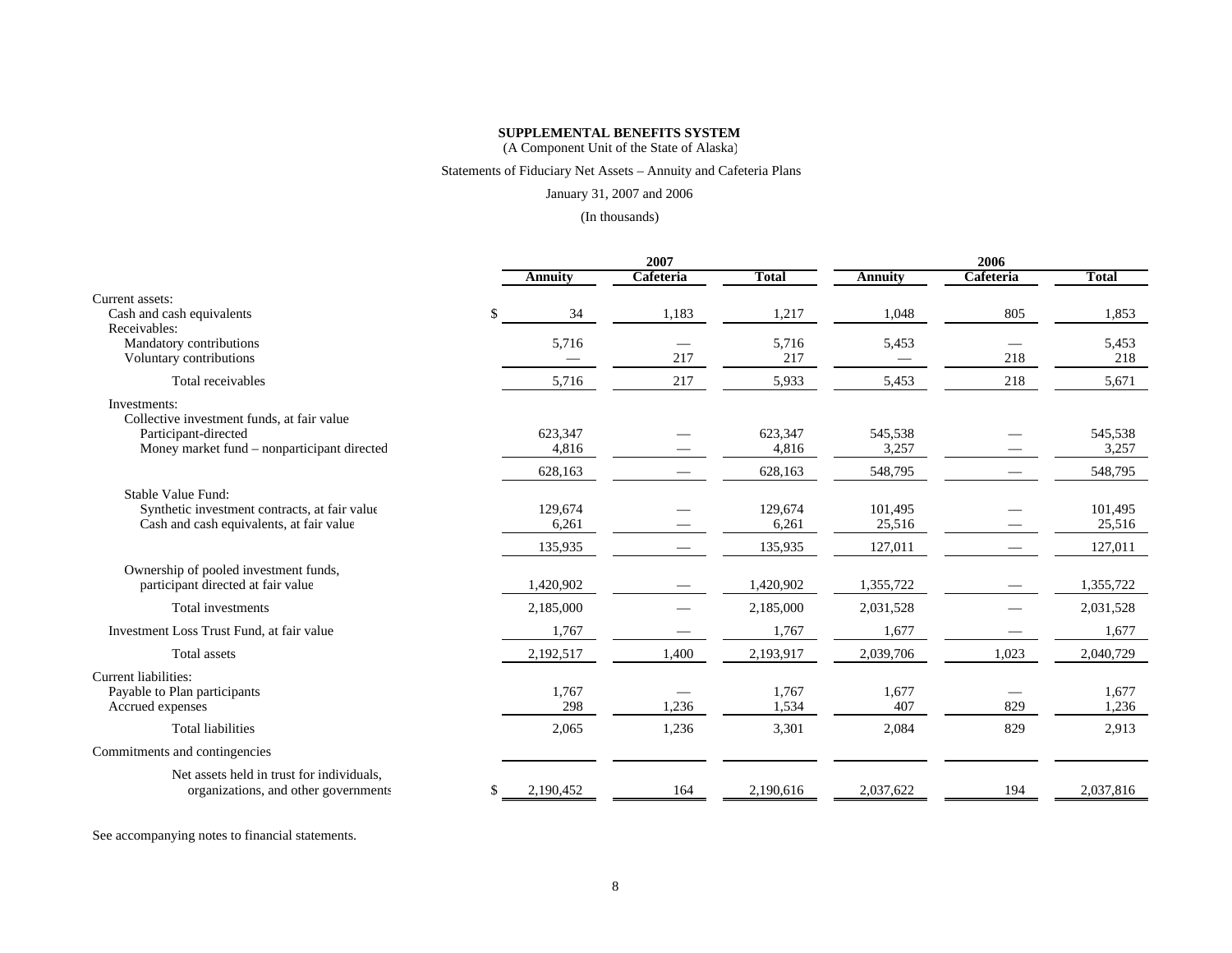# **STATE OF ALASKASUPPLEMENTAL BENEFITS SYSTEM**

(A Component Unit of the State of Alaska)

### Statements of Changes in Fiduciary Net Assets – Annuity and Cafeteria Plans

### Years ended January 31, 2007 and 2006

#### (In thousands)

|                                                                                                                                                                            |    |                  | 2007      |                       |                  | 2006      |                       |  |
|----------------------------------------------------------------------------------------------------------------------------------------------------------------------------|----|------------------|-----------|-----------------------|------------------|-----------|-----------------------|--|
|                                                                                                                                                                            |    | Annuity          | Cafeteria | <b>Total</b>          | <b>Annuity</b>   | Cafeteria | <b>Total</b>          |  |
| Additions:                                                                                                                                                                 |    |                  |           |                       |                  |           |                       |  |
| Contributions:<br>Mandatory<br>Voluntary                                                                                                                                   | \$ | 117,636          | 4,867     | 117,636<br>4,867      | 110,863          | 4,825     | 110,863<br>4,825      |  |
| Transfers in                                                                                                                                                               |    | 1,951            |           | 1,951                 |                  |           |                       |  |
| Total contributions                                                                                                                                                        |    | 119,587          | 4,867     | 124,454               | 110,863          | 4,825     | 115,688               |  |
| Investment income:<br>Net appreciation in fair value of investments<br>Interest                                                                                            |    | 173,615<br>6,094 |           | 173,615<br>6,094      | 132,539<br>4,026 |           | 132,539<br>4,026      |  |
| Net investment income                                                                                                                                                      |    | 179,709          |           | 179,709               | 136,565          |           | 136,565               |  |
| Total additions                                                                                                                                                            |    | 299,296          | 4,867     | 304,163               | 247,428          | 4,825     | 252,253               |  |
| Deductions:<br>Benefits paid to participants and purchases<br>of annuity contracts                                                                                         |    | 143,734          |           | 143,734               | 129,128          |           | 129,128               |  |
| Insurance premiums and dependent care assistance<br>plan reimbursements<br>Administrative expenses – annuity<br>Administrative expenses – paid by annuity<br>for cafeteria |    | 2,487<br>245     | 4,897     | 4,897<br>2,487<br>245 | 2,374<br>180     | 4,797     | 4,797<br>2,374<br>180 |  |
| Total deductions                                                                                                                                                           |    | 146,466          | 4,897     | 151,363               | 131,682          | 4,797     | 136,479               |  |
| Net increase assets held in trust for individuals,<br>organizations, and other governments                                                                                 |    | 152,830          | (30)      | 152,800               | 115,746          | 28        | 115,774               |  |
| Net assets, beginning of year                                                                                                                                              |    | 2,037,622        | 194       | 2,037,816             | 1,921,876        | 166       | 1,922,042             |  |
| Net assets, end of year                                                                                                                                                    | S  | 2,190,452        | 164       | 2,190,616             | 2,037,622        | 194       | 2,037,816             |  |

See accompanying notes to financial statements.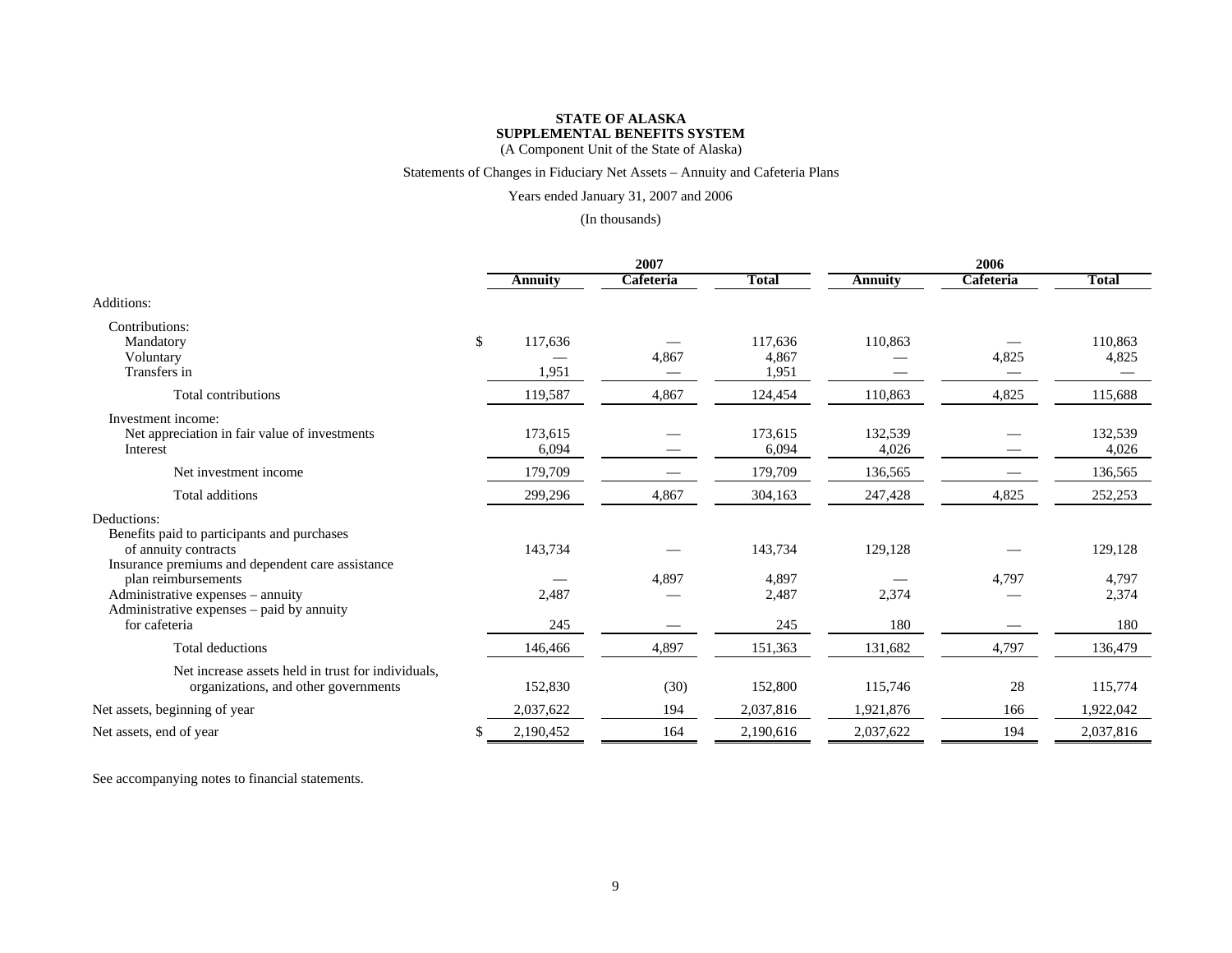Notes to Financial Statements

January 31, 2007 and 2006

(Dollars in thousands)

# **(1) Description**

The following brief description of the State of Alaska Supplemental Benefits System (Plan), a Component Unit of the State of Alaska, which is comprised of the Supplemental Annuity Plan and the Supplemental Benefits Cafeteria Plans, is provided for general information purposes only. Participants should refer to the Plan documents for more complete information.

# *(a) General*

The Plan was created by State of Alaska Statutes effective January 1, 1980, to provide benefits in lieu of those provided by the federal Social Security System (Social Security). All State of Alaska (State) employees who would have participated in Social Security, if the State had not withdrawn, participate in the Plan. Other employers whose employees participate in the State Public Employees' Retirement System and meet other requirements are eligible to have their employees participate in the Plan as provided by Alaska Statute. There were sixteen other employers besides the State participating in the Plan as of January 31, 2007 and 2006. There were approximately 35,000 and 34,000 participants in the Plan as of January 31, 2007 and 2006, respectively.

The Division of Retirement and Benefits is responsible for Plan administration and recordkeeping. Through September 30, 2005 the Alaska State Pension Investment Board (ASPIB) was responsible for the specific investment of moneys in the Plan. Effective October 1, 2005 the ASPIB was disbanded and their duties were assumed by the Alaska Retirement Management Board.

# *(b) Contributions*

Mandatory contributions are made to the Supplemental Annuity Plan, a defined contribution plan, and voluntary contributions to the Supplemental Benefits Plans. Participating employees are vested at all times.

Supplemental Annuity Plan contributions are made in lieu of contributions to Social Security. The State and other participating employers are required by statute to contribute 12.26% of an employee's wages up to the taxable wage base in effect under Social Security regulations. Each employee is considered to have agreed to a wage reduction equal to one–half the contribution made on the employee's behalf.

Supplemental Benefits Plans contributions are voluntary based upon the optional benefits elected by each employee enrolled in the Plan. Each employee agrees to a wage reduction based upon the benefit options selected. The benefit amounts are deducted from each employee's wages and remitted by the employer to the Plan on the employee's behalf.

# *(c) Participant Accounts*

Participant accounts under the Supplemental Annuity Plan are self–directed with respect to investment options.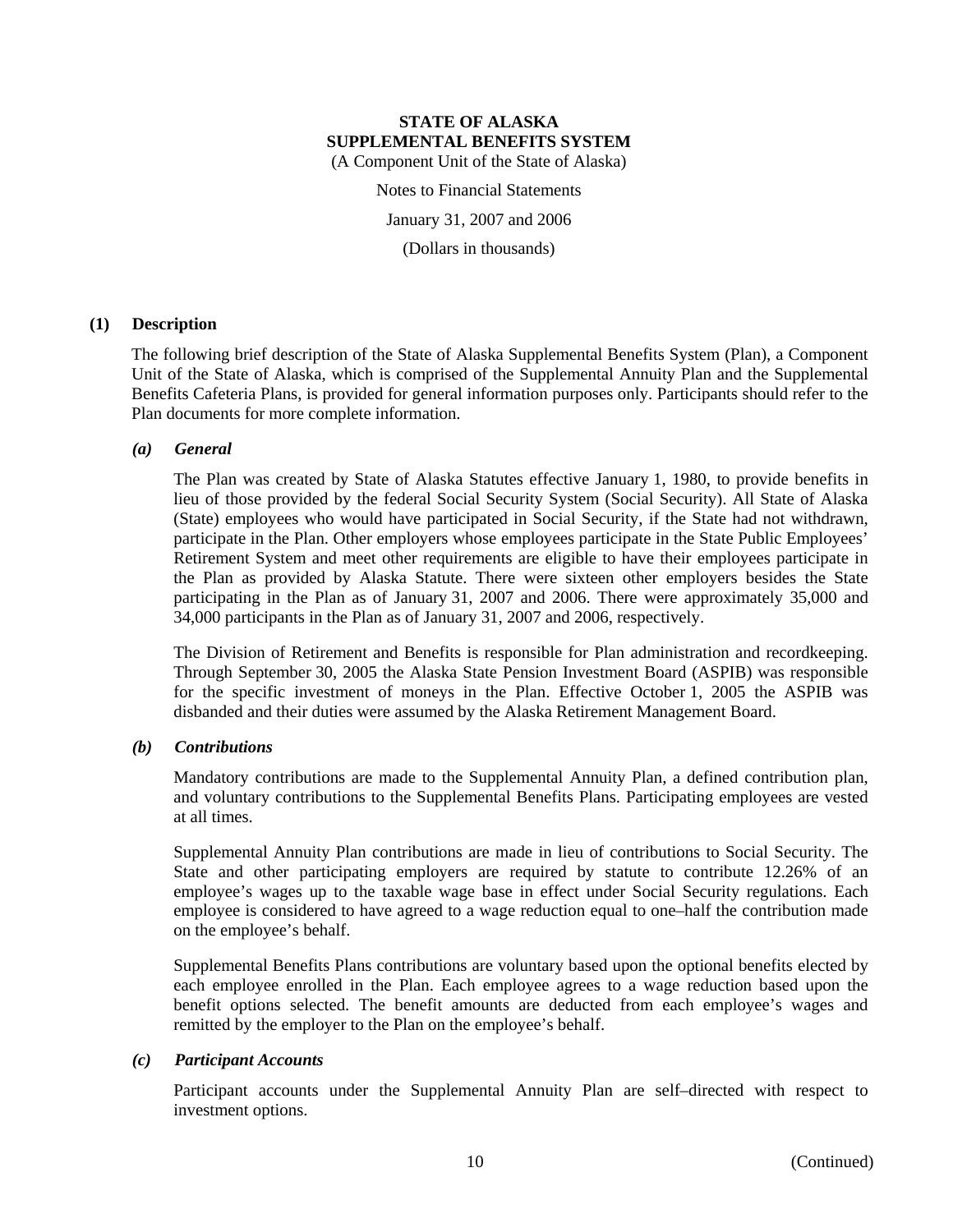Notes to Financial Statements

January 31, 2007 and 2006

(Dollars in thousands)

At January 31, 2007, participants had the following investment options:

# **Collective Investment Funds**

*International Equity Fund* – the purpose of this fund is to provide long–term capital appreciation. This fund invests principally in common and preferred stocks of foreign companies and securities that are convertible into such common stocks.

*Small Cap Stock Trust* – the purpose of this fund is to provide long–term capital growth by investing primarily in stocks of small companies. This fund invests at least 65% of its total assets in the stocks and equity–related securities of small companies.

*S&P 500 Stock Index Fund* – the purpose of this fund is to provide income and capital appreciation matching the total return of the Standards & Poor's 500 Composite Stock Price Index.

*State Street Daily Government/Corporate Bond Fund* – the purpose of this fund is to match or exceed the return of the Lehman Brothers Government/Credit Bond Index. As of August 23, 2007 the State Street Daily Government/Corporate Bond Fund had a calendar year 2007 negative investment return of approximately 18% compared to the Lehman Brothers Government/Credit Bond Index positive investment return of approximately 3%. The Alaska Retirement Management Board directed that the Barclay's Government/Credit Bond Fund be added to the plan's fund investment options and that the State Street Daily Government/Corporate Bond Fund be terminated. Assets were transferred from the State Street fund to the Barclay's fund on August 28, 2007. The purpose of the Barclay's Government/Credit Bond Fund is to buy and hold portfolios of the securities included in the Lehman Brothers Government/Credit Bond Index. The fund seeks to closely match the Index's total rate of return.

*Stable Value Fund* – the purpose of this fund is to preserve principle and to offer a competitive rate of interest consistent with the preservation of capital. The Fund invests in a diversified portfolio of synthetic investment contracts.

*Tactical Asset Allocation Fund* – this fund, which was eliminated from the Supplemental Annuity Plan on September 17, 2007, invested in a mix of stocks and bonds, sometimes in a combination with a money market fund. The fund relied on a computer-based model to determine the allocation of index funds. The fund was closed to new contributions and investment transfers into the fund on August 15, 2007. Any balances remaining in this fund on September 17, 2007 were transferred to the Alaska Long-Term Balanced Trust.

*Global Balanced Fund* – this fund invests in stocks and bonds of U.S. and international companies and government bonds issued by the U.S. and other governments.

*Citizens Core Growth Fund* – this fund invests primarily in U.S. large cap growth stocks, with an emphasis on those that are managed to a high standard of corporate responsibility.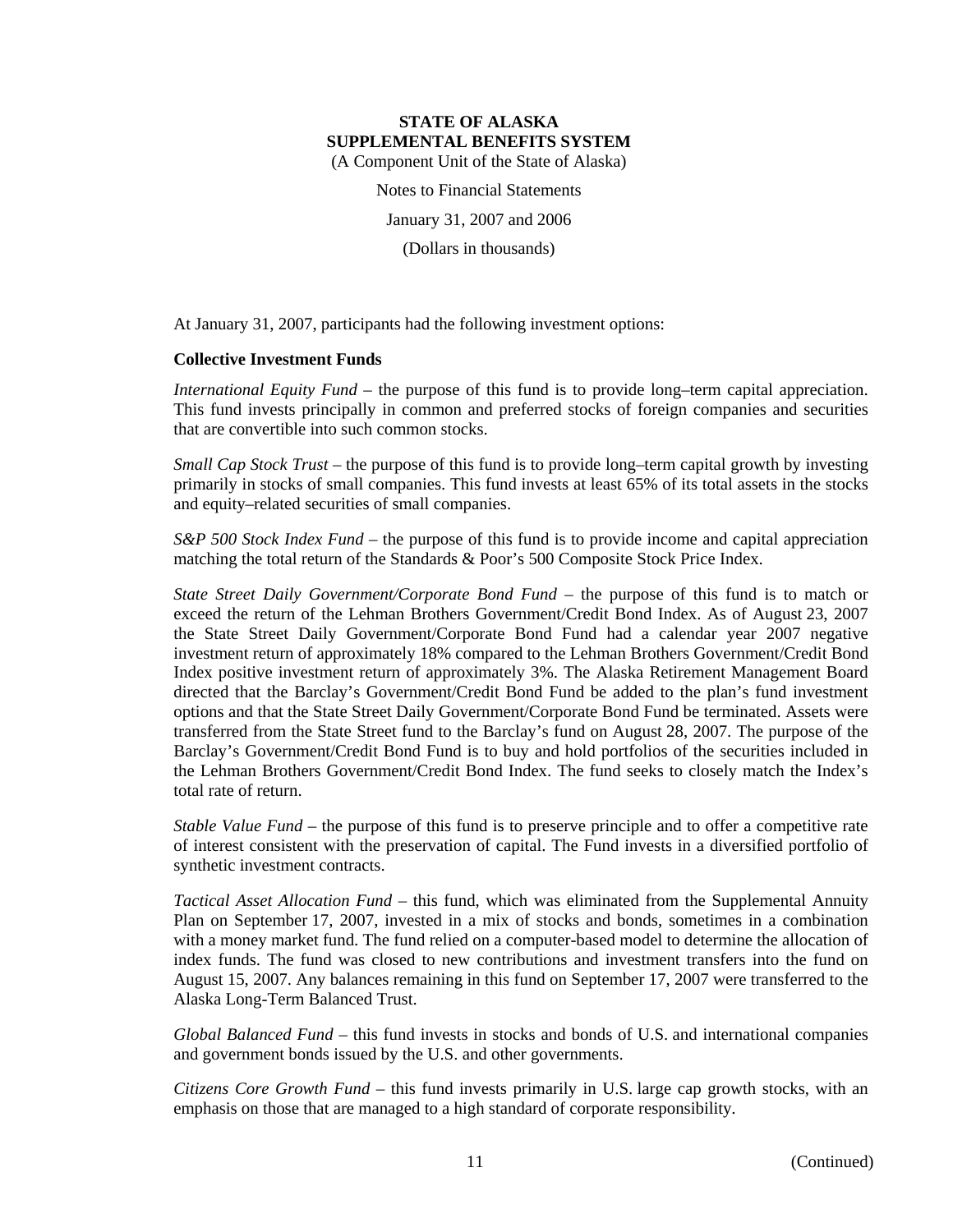Notes to Financial Statements January 31, 2007 and 2006

(Dollars in thousands)

*Money Market Fund* – consist of nonparticipant directed funds used to pay administrative costs of the plan.

# **Pooled Investment Funds**

In late June 2006, the Alaska Balanced Fund, Alaska Long–Term Balanced Fund and Alaska Target 2025 Fund were converted from separate accounts to common trust funds in order to allow participants of the new Defined Contribution Retirement Plans to invest in these funds. The names of these investment options were updated from "Fund" to "Trust" at this time. The conversion was transparent to participants and did not result in any operational changes.

*Alaska Target 2010 Fund* – the purpose of this fund is to provide a diversified mix of stocks, bonds and cash for long–term investors with a low to moderate tolerance for risk. This fund is designed to gradually invest more conservatively, with an emphasis on capital preservation, as the year 2010 approaches.

*Alaska Target 2015 Fund* – the purpose of this fund is to provide a diversified mix of stocks, bonds and cash for long–term investors with a moderate to high tolerance for risk. This fund is designed to gradually invest more conservatively, with an emphasis on capital preservation, as the year 2015 approaches.

*Alaska Target 2020 Fund* – the purpose of this fund is to provide a diversified mix of stocks, bonds and cash for long–term investors with a high tolerance for risk. This fund is designed to gradually invest more conservatively, with an emphasis on capital preservation, as the year 2020 approaches.

*Alaska Target 2025 Fund (Trust)* – the purpose of this fund is to provide a diversified mix of stocks, bonds, and cash for long–term investors with a high tolerance for risk. This fund is designed to gradually invest more conservatively, with an emphasis on capital preservation, as the year 2025 approaches.

*Alaska Long–Term Balanced Fund (Trust)* – the purpose of this fund is to provide a balanced and diversified mix of stocks, bonds, federally guaranteed mortgages, and money market instruments for investors with an average risk tolerance.

*Alaska Balanced Fund (Trust)* – the purpose of this fund is to provide a balanced and diversified mix of stocks, bonds, federally guaranteed mortgages, and money market instruments for investors with a low to average risk tolerance.

Each participant designates how his or her contribution is to be allocated among the investment options. Each participant's account is credited with the participant's contributions and the appreciation or depreciation in unit value for the investment funds.

Recordkeeping/administrative fees consisting of a fixed amount, applied in a lump–sum each calendar year, and a variable amount, applied monthly, are deducted from each participant's account,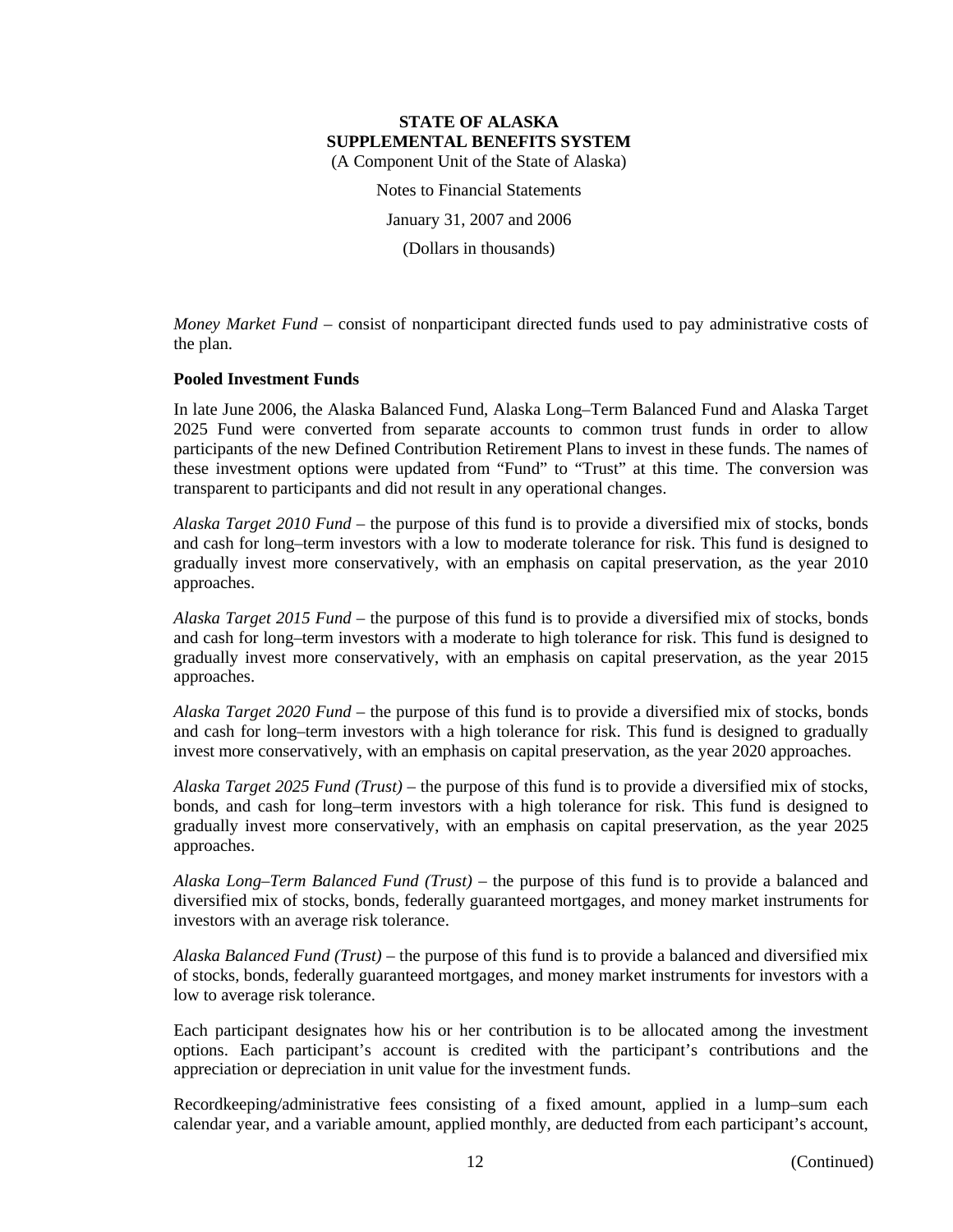Notes to Financial Statements

January 31, 2007 and 2006

(Dollars in thousands)

applied pro rata to all the funds in which the employee participates. This fee is for all costs incurred by the recordkeeper and by the State. The investment management fees are netted out of the funds' performance.

# *(d) Payment of Annuity Benefits*

Employees are eligible to withdraw from the Supplemental Annuity Plan sixty days after termination. Benefits are payable in the form of a lump sum annuity or one of various continuing annuities purchased from an insurance carrier, which are excluded from Plan assets. The plan administrator issues lump–sum disbursements through its contracted recordkeeper.

# *(e) Supplemental Cafeteria Benefits*

Benefits available under the Supplemental Benefits Plans include death, disability, survivor benefits, and dependent care reimbursement. Selection of these benefits is at the discretion of the employee, with certain restrictions, and may be amended and/or changed on an annual basis or in conjunction with an employee change in status.

All supplemental benefits, except dependent care reimbursement, are provided through insurance policies. The Dependent Care Assistance Program is administered by the State.

# *(f) Funding of the Plan*

Supplemental annuity contributions from employers were deposited with investment managers under contract with the Plan for the years ended January 31, 2007 and 2006. The amounts credited to each participant account include the appreciation or depreciation in the unit values of the investment funds in addition to participant contributions received during the year.

# *(g) Effect of Plan Termination*

Although the State has established the Plan with the bona fide intention and expectation that it will continue the Plan indefinitely, the State may in its sole and absolute discretion terminate the Plan in whole or in part at any time without liability whatsoever for such termination. If the Plan is terminated, the deposit contracts shall remain in force until all individual employee benefit accounts have been completely distributed in accordance with the Plan.

The employers are under no obligation or liability to continue making contributions to, or participate in, the Plan. Employers in their sole and absolute discretion may discontinue participation and contributions with no liability whatsoever for such termination except liability to the State under the terms of the participation agreement.

# *(h) Income Taxes*

The Plan is exempt from federal income taxes under the provisions of Section 501(a) of the Internal Revenue Code.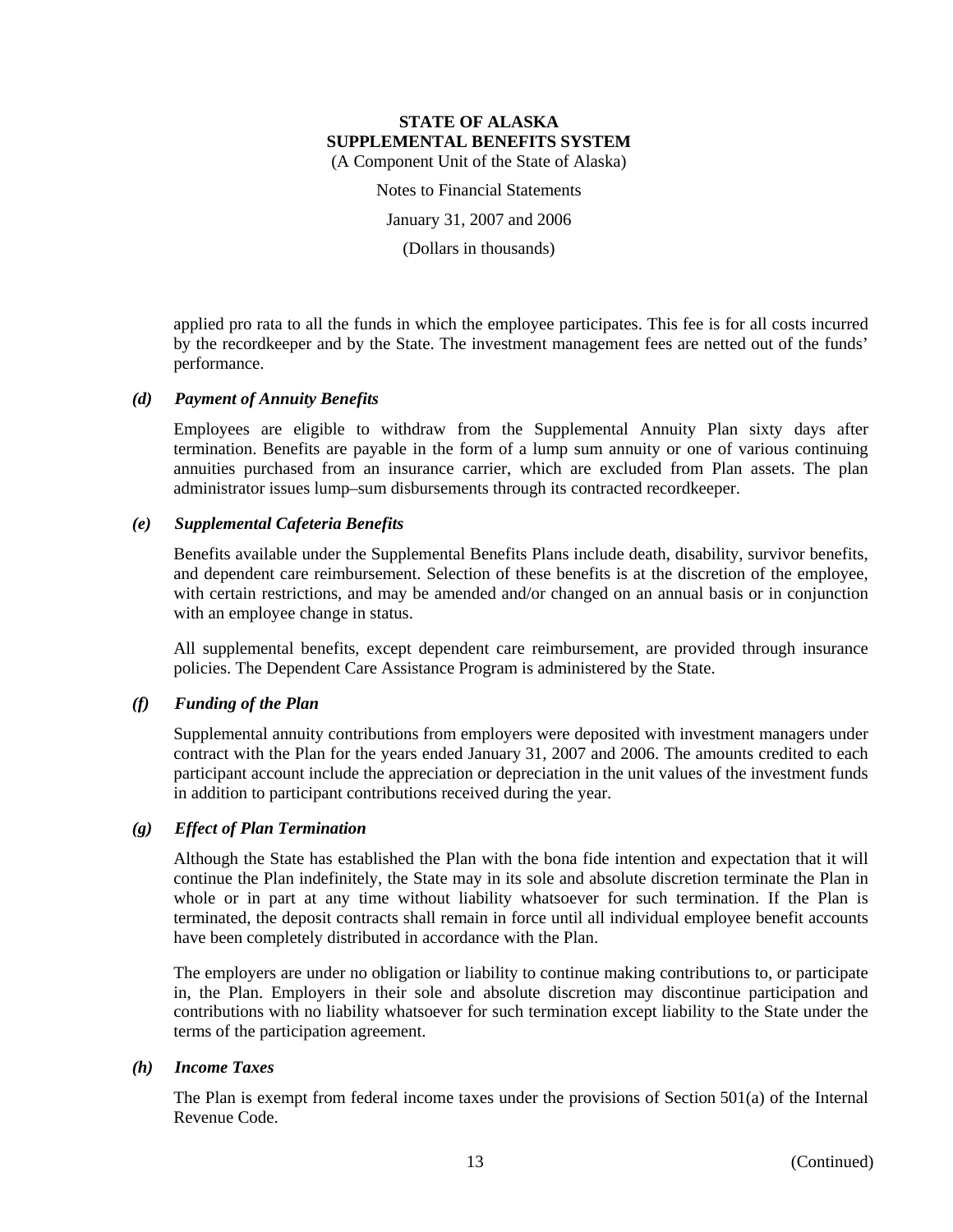Notes to Financial Statements

January 31, 2007 and 2006

(Dollars in thousands)

# **(2) Summary of Significant Accounting Policies**

# *(a) Basis of Accounting*

The Plan's financial statements are prepared using the economic resources measurement focus and the accrual basis of accounting. In preparing the financial statements, the plan administrator is required to make estimates that affect the reported amounts of assets and liabilities and disclosures of contingent assets and liabilities as of the date of the financial statements, and additions and deductions for the reporting periods. Actual results could differ from those estimates.

# *(b) Valuation of Collective Investment Funds*

The Plan's investments in collective investment funds (note 3), held in trust, are stated at fair value based on the unit value as reported by the Trustees multiplied by the number of units held by the Plan. The unit value is determined by the Trustees based on the fair value of the underlying assets. Purchases and sales of securities are recorded on a trade–date basis.

#### *(c) Valuation of Synthetic Investment Contracts*

The Plan's investments in fully benefit responsive synthetic investment contracts (note 4) are stated fair values as they are affected by member factors and current standings.

# *(d) Valuation of Ownership of Pooled Investment Funds*

The Plan's ownership of pooled investment funds (note 6), held in trust, are stated at fair value based on the unit values as reported by the Trustees multiplied by the number of units held by the Plan. The unit value is determined by the Trustees based on the fair value of the underlying assets. Purchases and sales of securities are recorded on a trade–date basis.

#### *(e) Cash and Cash Equivalents*

Cash and cash equivalents at January 31, 2007 and 2006 are comprised of interest–bearing deposits.

#### *(f) Contributions Receivable*

Contributions applicable to wages earned through January 31 are accrued. These contributions are considered fully collectible and, accordingly, no allowance for doubtful accounts is considered necessary.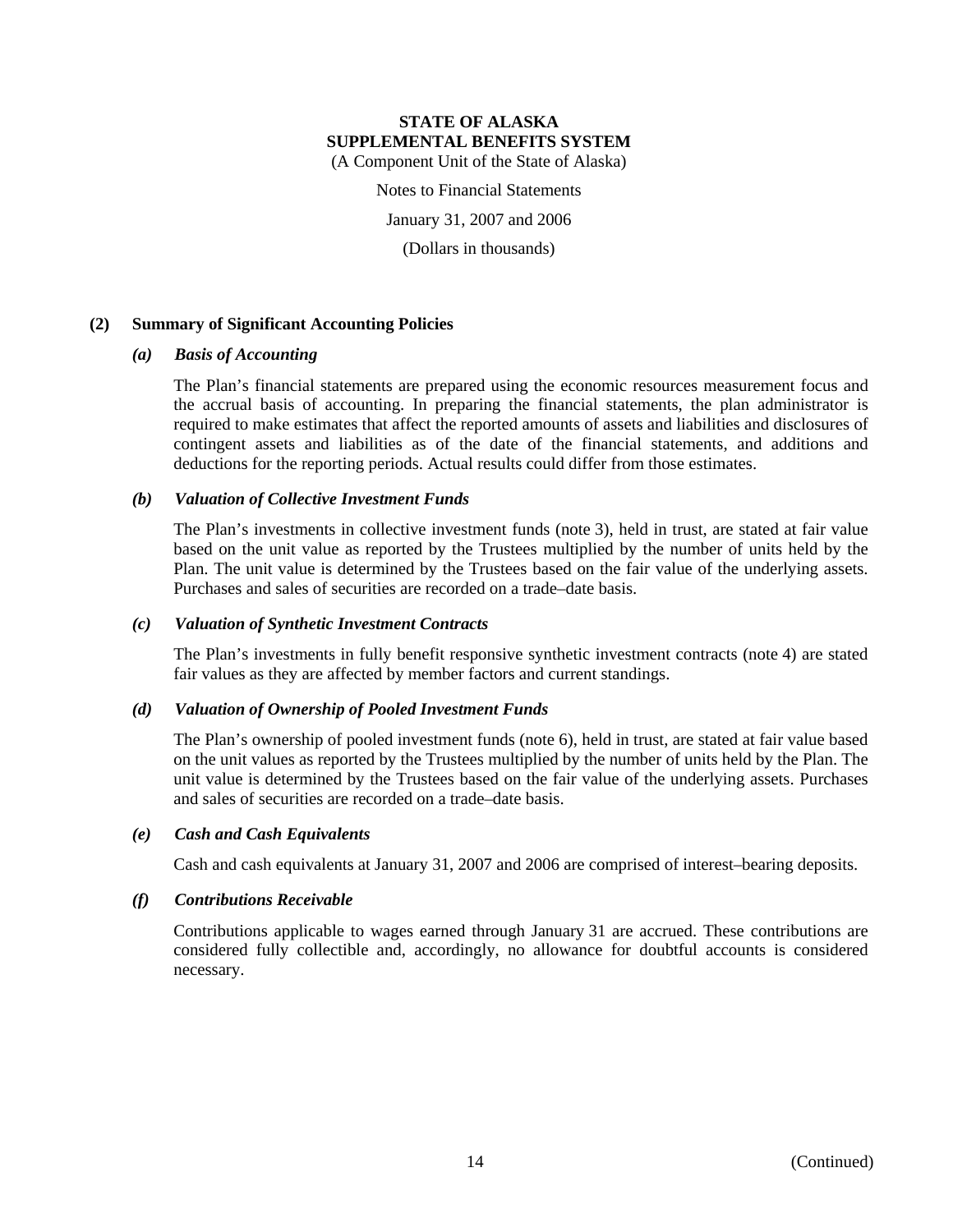Notes to Financial Statements

January 31, 2007 and 2006

(Dollars in thousands)

# **(3) Collective Investment Funds**

The Plan's investments at January 31 include the following collective investment funds:

|                                |                       | 2007          |                | 2006                  |               |                |  |  |
|--------------------------------|-----------------------|---------------|----------------|-----------------------|---------------|----------------|--|--|
|                                | <b>Units</b><br>owned | Unit<br>value | <b>Balance</b> | <b>Units</b><br>owned | Unit<br>value | <b>Balance</b> |  |  |
|                                |                       |               | (In thousands) |                       |               | (In thousands) |  |  |
| S&P 500 Stock Index Fund       | 10.172 \$             | 26.786        | 272,470        | 11.043<br>- \$        | 23.392        | 258,308        |  |  |
| Citizens Core Growth Fund      | 1,093                 | 17.810        | 19.471         | 1,563                 | 18.380        | 28,737         |  |  |
| Daily Government/Corporate     |                       |               |                |                       |               |                |  |  |
| <b>Bond Fund</b>               | 1,632                 | 21.765        | 35,529         | 2,247                 | 17.627        | 39,615         |  |  |
| Tactical Asset Allocation Fund | 2,047                 | 12.140        | 24,853         | 2,511                 | 11.120        | 27,920         |  |  |
| Global Balanced Fund           | 2,045                 | 33.440        | 68,393         | 1.782                 | 30.750        | 54,809         |  |  |
| <b>Small Cap Stock Trust</b>   | 1.314                 | 43.540        | 57,201         | 1.385                 | 40.670        | 56,330         |  |  |
| International Equity Fund      | 5,965                 | 24.380        | 145.430        | 3,581                 | 22.290        | 79,819         |  |  |
| Money Market Fund -            |                       |               |                |                       |               |                |  |  |
| nonparticipant directed        | 304                   | 15.836        | 4,816          | 215                   | 15.125        | 3,257          |  |  |
| Total collective               |                       |               |                |                       |               |                |  |  |
| investment funds               |                       |               | 628,163        |                       |               | \$<br>548,795  |  |  |

# **(4) Synthetic Investment Contracts**

Accounts and terms of synthetic investment contracts in effect at December 31 are as follows:

#### *(a) Bank of America*

In 2004, the Plan's investment manager entered into an investment contract, on behalf of the Plan, with Bank of America. This financial institution provides a wrap contract that covers a separately managed structured payout synthetic investment portfolio. The account is credited with earnings and investment deposits, less administrative expenses charged by the financial institution and investment withdrawals. The contract is included in the Plan's financial statements at contract value. It is fully benefit responsive. There are no reserves against contract value for the credit risk of the contract issuer or otherwise. The contract value of the investment contract at January 31, 2006 and January 31, 2007 was \$20,548 and \$21,758 respectively as reported by Bank of America, and the market value of the portfolio at January 31, 2006 and January 31, 2007 was \$20,153 and \$21,422 respectively. The average crediting rates for 2005 and 2006 were approximately four percent. The crediting interest rates are based on the approximate rate of interest that will amortize differences between book and market value over the portfolio's average duration. As of January 31, 2007 the last maturity payment date was August 20, 2011.

# *(b) IXIS Financial Products Inc.*

In 2004, the Plan's investment manager entered into an investment contract, on behalf of the Plan, with IXIS Financial Products Inc. This financial institution provides a wrap contract that covers a separately managed structured payout synthetic investment portfolio. The account is credited with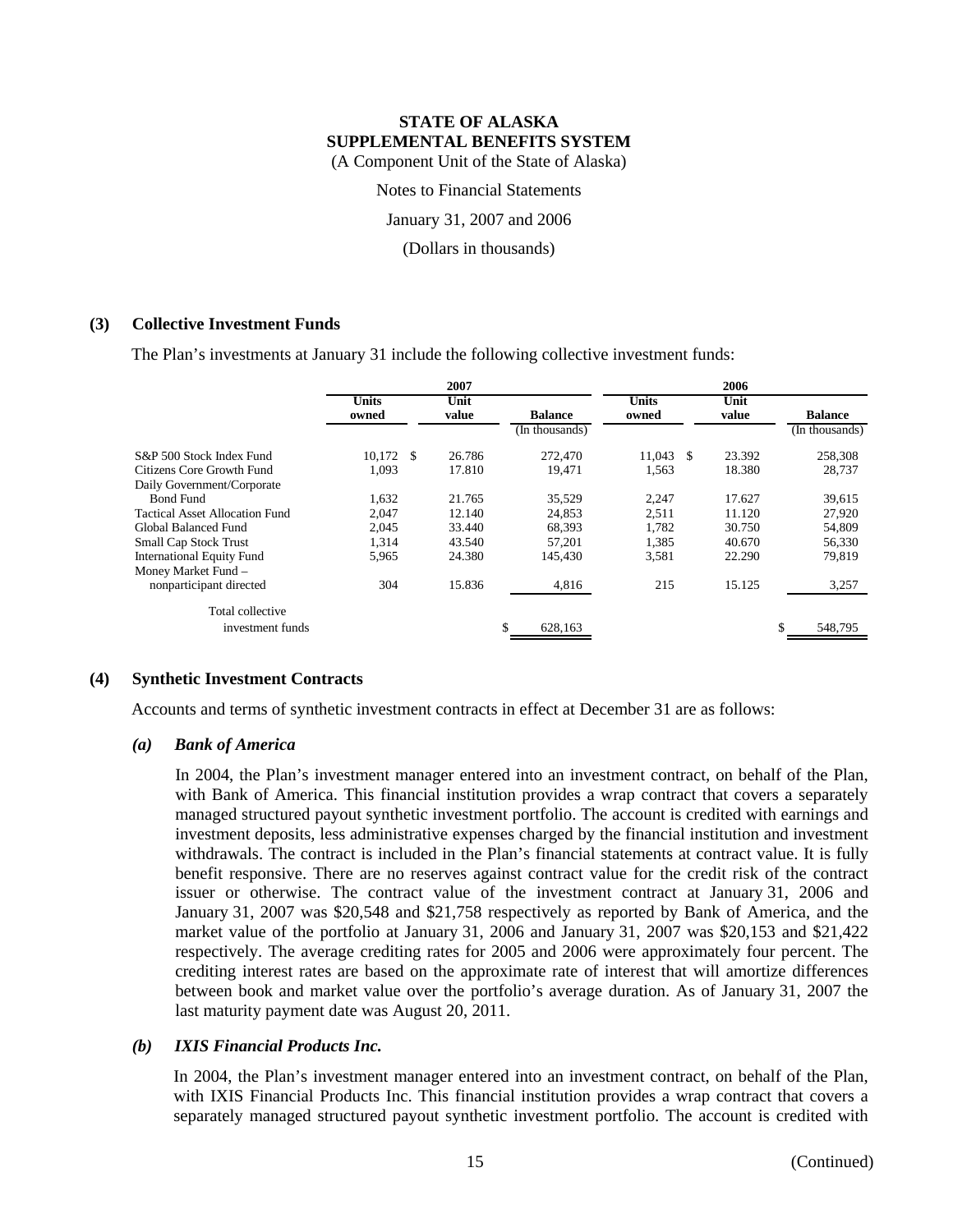Notes to Financial Statements January 31, 2007 and 2006 (Dollars in thousands)

earnings and investment deposits, less administrative expenses charged by the financial institution and investment withdrawals. The contract is included in the Plan's financial statements at contract value. It is fully benefit responsive. There are no reserves against contract value for the credit risk of the contract issuer or otherwise. The contract value of the investment contract at January 31, 2006 and January 31, 2007 was \$20,548 and \$21,758 respectively as reported by IXIS Financial Products Inc, and the market value of the portfolio at January 31, 2006 and January 31, 2007 was \$20,153 and \$21,422 respectively. The average yield and crediting interest rates for 2005 and 2006 were approximately four percent. The crediting interest rate is based on the approximate rate of interest that will amortize differences between book and market value over the portfolio's average duration. As of January 31, 2007 the last scheduled maturity payment date was August 20, 2011

# *(c) Pacific Life Insurance Co.*

In 2004, the Plan's investment manager entered into an investment contract, on behalf of the Plan, with Pacific Life Insurance Co. This financial institution provides a wrap contract that covers a separately managed structured payout synthetic investment portfolio. The account is credited with earnings and investment deposits, less administrative expenses charged by the financial institution and investment withdrawals. The contract is included in the Plan's financial statements at contract value. It is fully benefit responsive. There are no reserves against contract value for the credit risk of the contract issuer or otherwise. The contract value of the investment contract at January 31, 2006 and January 31, 2007 was \$20,548 and \$21,758 respectively as reported by Pacific Life Insurance Co, and the market value of the portfolio at January 31, 2006 and January 31, 2007 was \$20,153 and \$21,422 respectively. The average yield and crediting interest rates for 2005 and 2006 were approximately four percent. The crediting interest rate is based on the approximate rate of interest that will amortize differences between book and market value over the portfolio's average duration. As of January 31, 2006 the last scheduled maturity payment date was August 20, 2011

#### *(d) Rabobank Nederland*

In 2004, the Plan's investment manager entered into an investment contract, on behalf of the Plan, with Rabobank Nederland. This financial institution provides a wrap contract that covers a separately managed constant duration synthetic investment portfolio. The account is credited with earnings and investment deposits, less administrative expenses charged by the financial institution and investment withdrawals. The contract is included in the Plan's financial statements at contract value. It is fully benefit responsive. There are no reserves against contract value for the credit risk of the contract issuer or otherwise. The contract value of the investment contract at January 31, 2006 and January 31, 2007 was \$19,926 and \$33,012 respectively as reported by Rabobank Nederland, and the market value of the portfolio at January 31, 2006 and January 31, 2007 was \$19,562 and \$32,704 respectively. The average yield and crediting interest rates for 2005 and 2006 were approximately five percent. The crediting interest rate is based on the approximate rate of interest that will amortize differences between book and market value over the portfolio's average duration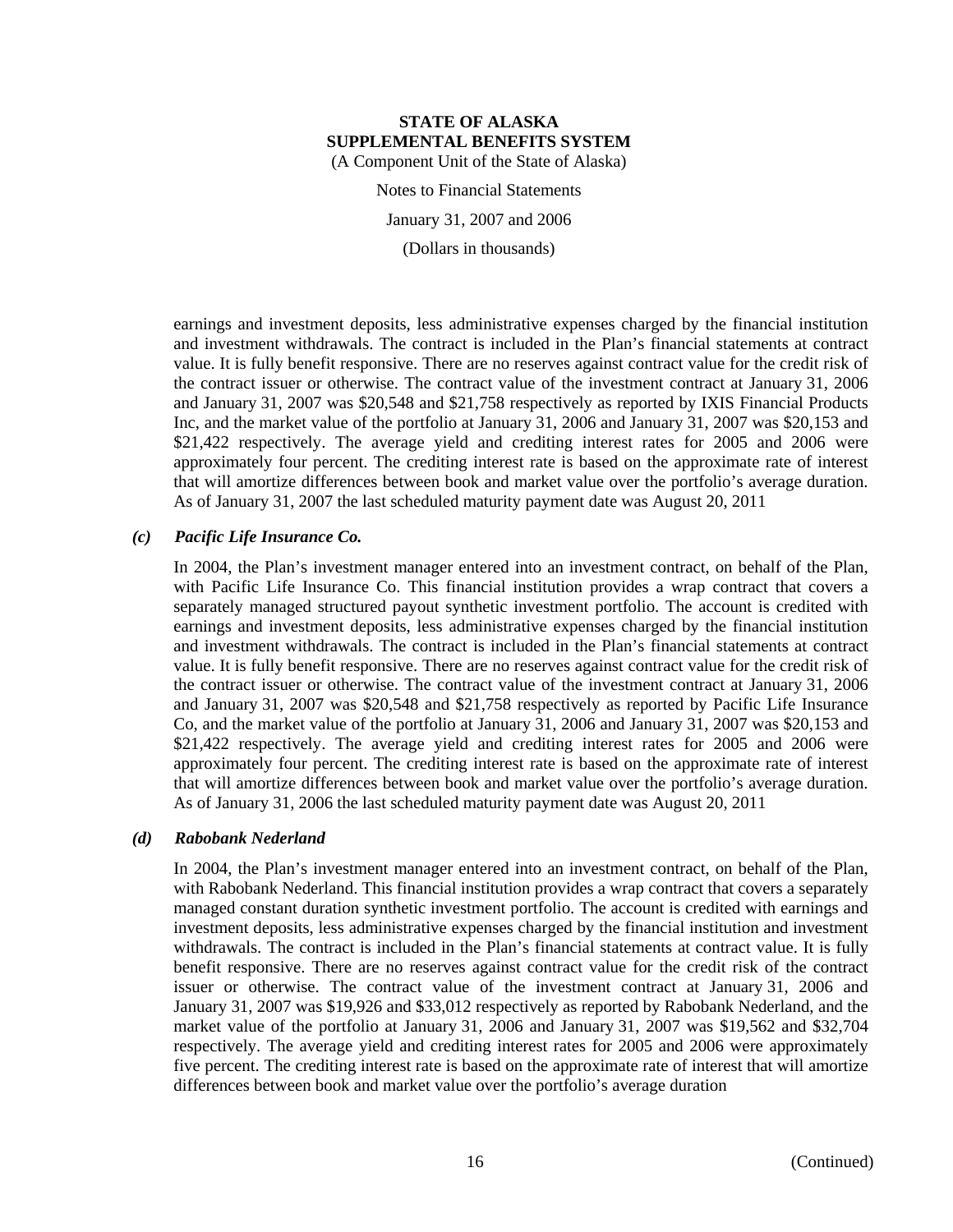Notes to Financial Statements

January 31, 2007 and 2006

(Dollars in thousands)

#### *(e) State Street Bank & Trust Co.*

In 2004, the Plan's investment manager entered into an investment contract, on behalf of the Plan, with State Street Bank & Trust Co. This financial institution provides a wrap contract that covers a separately managed constant duration synthetic investment portfolio. The account is credited with earnings and investment deposits, less administrative expenses charged by the financial institution and investment withdrawals. The contract is included in the Plan's financial statements at contract value. It is fully benefit responsive. There are no reserves against contract value for the credit risk of the contract issuer or otherwise. The contract value of the investment contract at January 31, 2006 and January 31, 2007 was \$19,926 and \$33,012 respectively as reported by State Street Bank & Trust Co, and the market value of the portfolio at January 31, 2006 and January 31, 2007 was \$19,562 and \$32,704 respectively. The average yield and crediting interest rates for 2005 and 2006 were approximately five percent. The crediting interest rate is based on the approximate rate of interest that will amortize differences between book and market value over the portfolio's average duration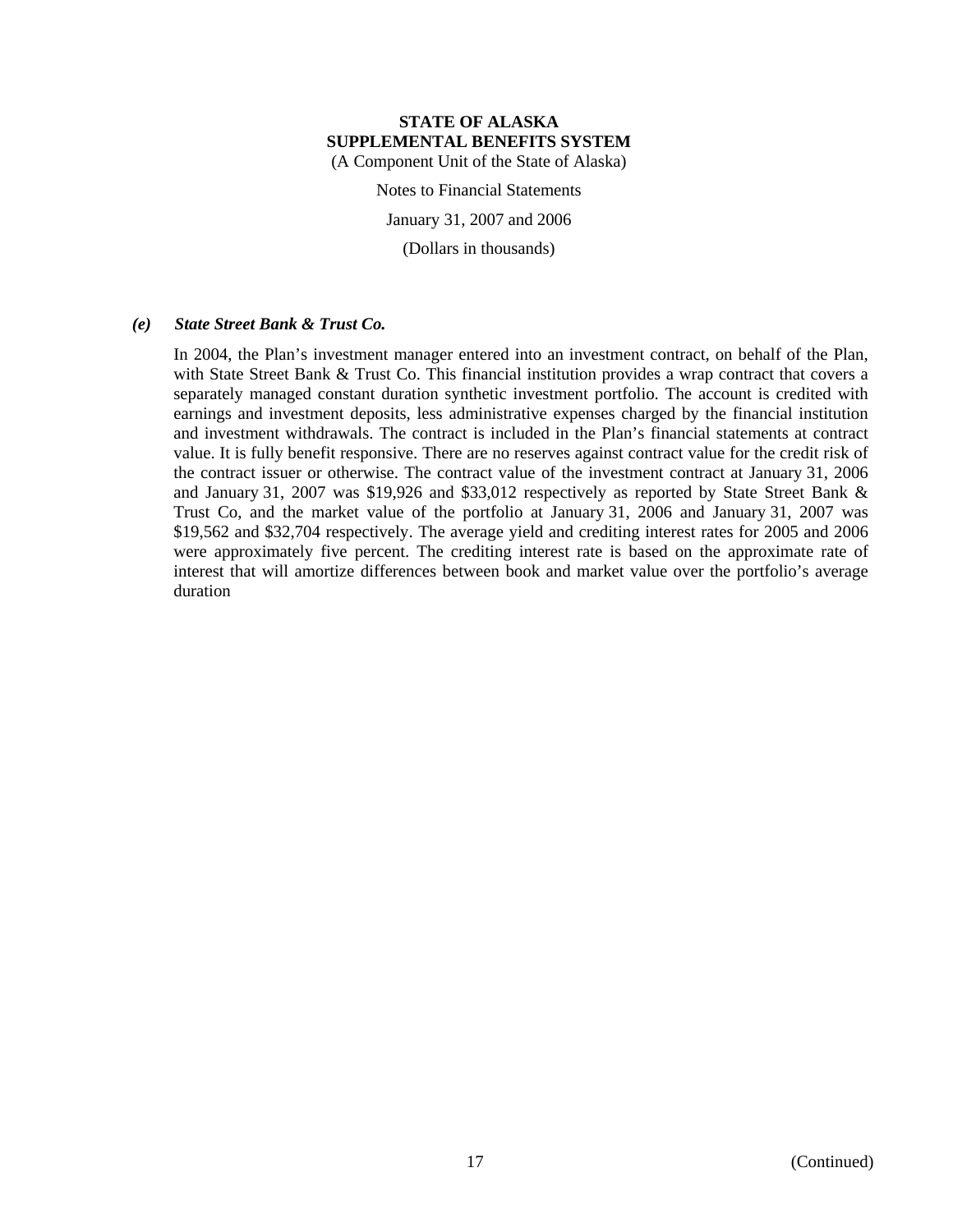Notes to Financial Statements

#### January 31, 2007 and 2006

(Dollars in thousands)

#### **(5) Changes in Fiduciary Net Assets**

During the years ended January 31, 2007 and 2006 the following changes in fiduciary net assets by fund took place:

| During the years ended January 31, 2007 and 2006 the following changes in fiduciary net assets by fund took place:                        |                                                |                                        |                                               | <b>Participant directed</b>                                |                                          |                                                       |                                                          |                                          |
|-------------------------------------------------------------------------------------------------------------------------------------------|------------------------------------------------|----------------------------------------|-----------------------------------------------|------------------------------------------------------------|------------------------------------------|-------------------------------------------------------|----------------------------------------------------------|------------------------------------------|
|                                                                                                                                           | <b>International</b><br>Equity<br>Fund         | <b>Small Cap</b><br><b>Stock Trust</b> | <b>Citizens</b><br><b>Core Growth</b><br>Fund | <b>S&amp;P 500</b><br><b>Stock</b><br><b>Index</b><br>Fund | Global<br><b>Balanced</b><br>Fund        | <b>Tactical</b><br>Asset<br><b>Allocation</b><br>Fund | Daily<br>Government/<br>Corporate<br><b>Bond</b><br>Fund | <b>Stable</b><br><b>Value</b><br>Fund    |
| 2007:                                                                                                                                     |                                                |                                        |                                               |                                                            |                                          |                                                       |                                                          |                                          |
| Additions:<br>Contributions:<br>Mandatory contribution:<br>Voluntary contribution:<br>Transfers in                                        | \$<br>6,108<br>$\overline{\phantom{0}}$<br>443 | 3,868<br>$\qquad \qquad -$<br>111      | 1,497<br>$\overline{\phantom{0}}$<br>88       | 11,545<br>$\overline{\phantom{0}}$<br>210                  | 2,672<br>$\overline{\phantom{0}}$<br>140 | 985<br>14                                             | 1,491<br>$\overline{\phantom{0}}$<br>32                  | 3,596<br>$\overline{\phantom{0}}$<br>212 |
| <b>Total contributions</b>                                                                                                                | 6,551                                          | 3,979                                  | 1,585                                         | 11,755                                                     | 2,812                                    | 999                                                   | 1,523                                                    | 3,808                                    |
| Investment income (loss):<br>Net appreciation<br>(depreciation) in fair<br>market value of investments<br>Interest income                 | 19,410                                         | 3,248<br>$\overline{\phantom{0}}$      | (845)<br>$\overline{\phantom{m}}$             | 35,173                                                     | 5,167                                    | 2,113                                                 | 1,438                                                    | (1,624)<br>5,777                         |
| Net investment income (loss)                                                                                                              | 19,410                                         | 3,248                                  | (845)                                         | 35,173                                                     | 5,167                                    | 2,113                                                 | 1,438                                                    | 4,153                                    |
| <b>Total additions</b>                                                                                                                    | 25,961                                         | 7,227                                  | 740                                           | 46,928                                                     | 7,979                                    | 3,112                                                 | 2,961                                                    | 7,961                                    |
| Deductions:<br>Benefits paid to participants and<br>purchases of annuity contracts<br>Insurance premiums and<br>dependent care assistance | 4,463                                          | 2,652                                  | 832                                           | 14,172                                                     | 3,660                                    | 1,482                                                 | 4,351                                                    | 22,172                                   |
| reimbursements                                                                                                                            |                                                |                                        |                                               |                                                            |                                          |                                                       |                                                          |                                          |
| Administrative expenses<br>Actual expenses paid<br>Expenses deducted from<br>participant accounts                                         | 137                                            | 73                                     | 29                                            | 307                                                        | 73                                       | 29                                                    | 42                                                       | 150                                      |
| <b>Total deductions</b>                                                                                                                   | 4,600                                          | 2,725                                  | 861                                           | 14,479                                                     | 3,733                                    | 1,511                                                 | 4,393                                                    | 22,322                                   |
| Net increase (decrease)<br>prior to interfund transfers                                                                                   | 21,361                                         | 4,502                                  | (121)                                         | 32,449                                                     | 4,246                                    | 1,601                                                 | (1, 432)                                                 | (14, 361)                                |
| Interfund transfers                                                                                                                       | 44,250                                         | (3,631)                                | (9, 145)                                      | (18, 287)                                                  | 9,338                                    | (4,668)                                               | (2,654)                                                  | 23,285                                   |
| Net increase (decrease) in<br>net assets held in trust for<br>individuals, organizations<br>and other governments                         | 65,611                                         | 871                                    | (9,266)                                       | 14,162                                                     | 13,584                                   | (3,067)                                               | (4,086)                                                  | 8,924                                    |
| Net assets, beginning of year                                                                                                             | 79,819                                         | 56,330                                 | 28,737                                        | 258,308                                                    | 54,809                                   | 27,920                                                | 39,615                                                   | 127,011                                  |
| Net assets, end of year                                                                                                                   | 145,430<br>\$                                  | 57,201                                 | 19,471                                        | 272,470                                                    | 68,393                                   | 24,853                                                | 35,529                                                   | 135,935                                  |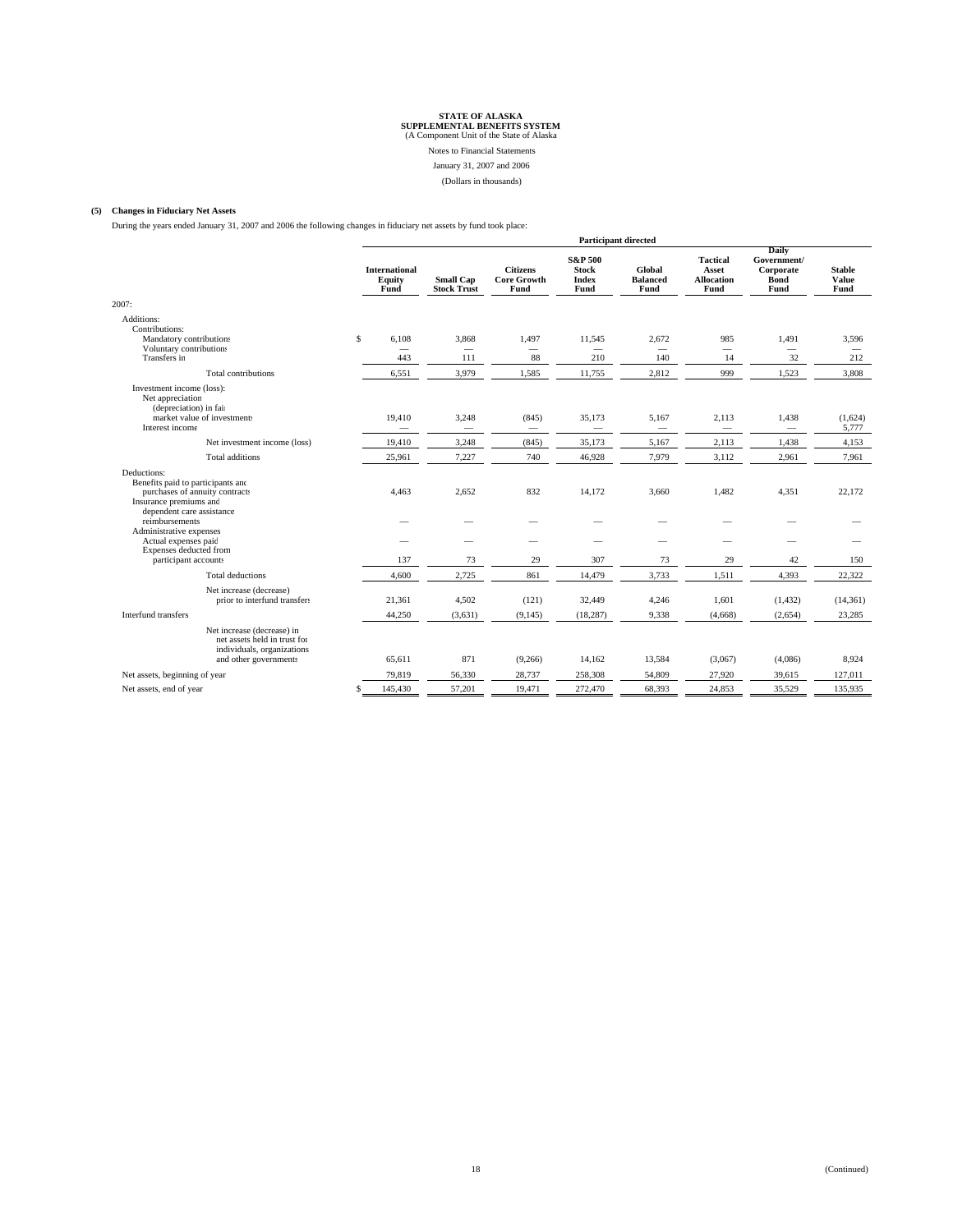|                                         |                                         |                                         |                                                 |                                    |                                                               | Nonparticipant directed         |                                 |                                    |                          |                  |
|-----------------------------------------|-----------------------------------------|-----------------------------------------|-------------------------------------------------|------------------------------------|---------------------------------------------------------------|---------------------------------|---------------------------------|------------------------------------|--------------------------|------------------|
| Alaska<br><b>Target</b><br>2010<br>Fund | Alaska<br><b>Target</b><br>2015<br>Fund | Alaska<br><b>Target</b><br>2020<br>Fund | Alaska<br><b>Target</b><br>2025<br><b>Trust</b> | Alaska<br><b>Balanced</b><br>Trust | Alaska<br><b>Long Term</b><br><b>Balanced</b><br><b>Trust</b> | Money<br>Market<br>Fund         | Cash and<br>cash<br>equivalents | <b>Contributions</b><br>receivable | Accrued<br>expenses      | <b>Total</b>     |
| 1,282<br>$\overline{\phantom{0}}$       | 3,113<br>$\overline{\phantom{0}}$       | 1,402                                   | 405<br>$\qquad \qquad$                          | 44,492                             | 34,919                                                        | $\overline{\phantom{0}}$        | 4,867                           | 261<br>$\overline{\phantom{m}}$    | $\overline{\phantom{0}}$ | 117,636<br>4,867 |
| 32                                      | 161                                     | 28                                      | 34                                              | 137                                | 309                                                           | —                               | $\overline{\phantom{m}}$        |                                    |                          | 1,951            |
| 1,314                                   | 3,274                                   | 1,430                                   | 439                                             | 44,629                             | 35,228                                                        | $\qquad \qquad$                 | 4,867                           | 261                                | $\overline{\phantom{m}}$ | 124,454          |
| 2,620<br>$\overline{\phantom{0}}$       | 7,609                                   | 3,154<br>$\overline{\phantom{0}}$       | 506                                             | 84,087                             | 11,559<br>$\overline{\phantom{0}}$                            | $\overline{\phantom{0}}$<br>163 | $\overline{\phantom{m}}$<br>154 | -                                  | $\overline{\phantom{0}}$ | 173,615<br>6,094 |
| 2,620                                   | 7,609                                   | 3,154                                   | 506                                             | 84,087                             | 11,559                                                        | 163                             | 154                             | $\overline{\phantom{0}}$           | $\qquad \qquad$          | 179,709          |
| 3,934                                   | 10,883                                  | 4,584                                   | 945                                             | 128,716                            | 46,787                                                        | 163                             | 5,021                           | 261                                |                          | 304,163          |
| 2,612                                   | 3,676                                   | 984                                     | 51                                              | 74,503                             | 8,124                                                         |                                 |                                 |                                    |                          | 143,734          |
|                                         | -                                       | -                                       |                                                 | $\overline{\phantom{a}}$           |                                                               |                                 | 4,491                           | $\overline{\phantom{0}}$           | 406                      | 4,897            |
| -                                       | $\overline{\phantom{0}}$                | $\overline{\phantom{0}}$                | $\overline{\phantom{0}}$                        | $\overline{\phantom{a}}$           | $\qquad \qquad$                                               | 1,674                           | 1,166                           | -                                  | (108)                    | 2,732            |
| 45                                      | 94                                      | 31                                      | $\overline{4}$                                  | 1,414                              | 642                                                           | (3,070)                         |                                 | $\overline{\phantom{0}}$           | $\qquad \qquad$          |                  |
| 2,657                                   | 3,770                                   | 1,015                                   | 55                                              | 75,917                             | 8,766                                                         | (1, 396)                        | 5,657                           |                                    | 298                      | 151,363          |
| 1,277                                   | 7,113                                   | 3,569                                   | 890                                             | 52,799                             | 38,021                                                        | 1,559                           | (636)                           | 261                                | (298)                    | 152,800          |
| (5,033)                                 | (5,328)                                 | 5,179                                   | 4,311                                           | (38,512)                           | 895                                                           |                                 |                                 |                                    |                          |                  |
| (3,756)                                 | 1,785                                   | 8,748                                   | 5,201                                           | 14,287                             | 38,916                                                        | 1,559                           | (636)                           | 261                                | (298)                    | 152,800          |
| 43,987                                  | 83,863                                  | 20,064                                  | 2,014                                           | 1,115,337                          | 90,456                                                        | 3,257                           | 1,853                           | 5,672                              | (1,236)                  | 2,037,816        |
| 40,231                                  | 85,648                                  | 28,812                                  | 7,215                                           | 1,129,624                          | 129,372                                                       | 4,816                           | 1,217                           | 5,933                              | (1, 534)                 | 2,190,616        |
|                                         |                                         |                                         |                                                 |                                    |                                                               |                                 |                                 |                                    |                          |                  |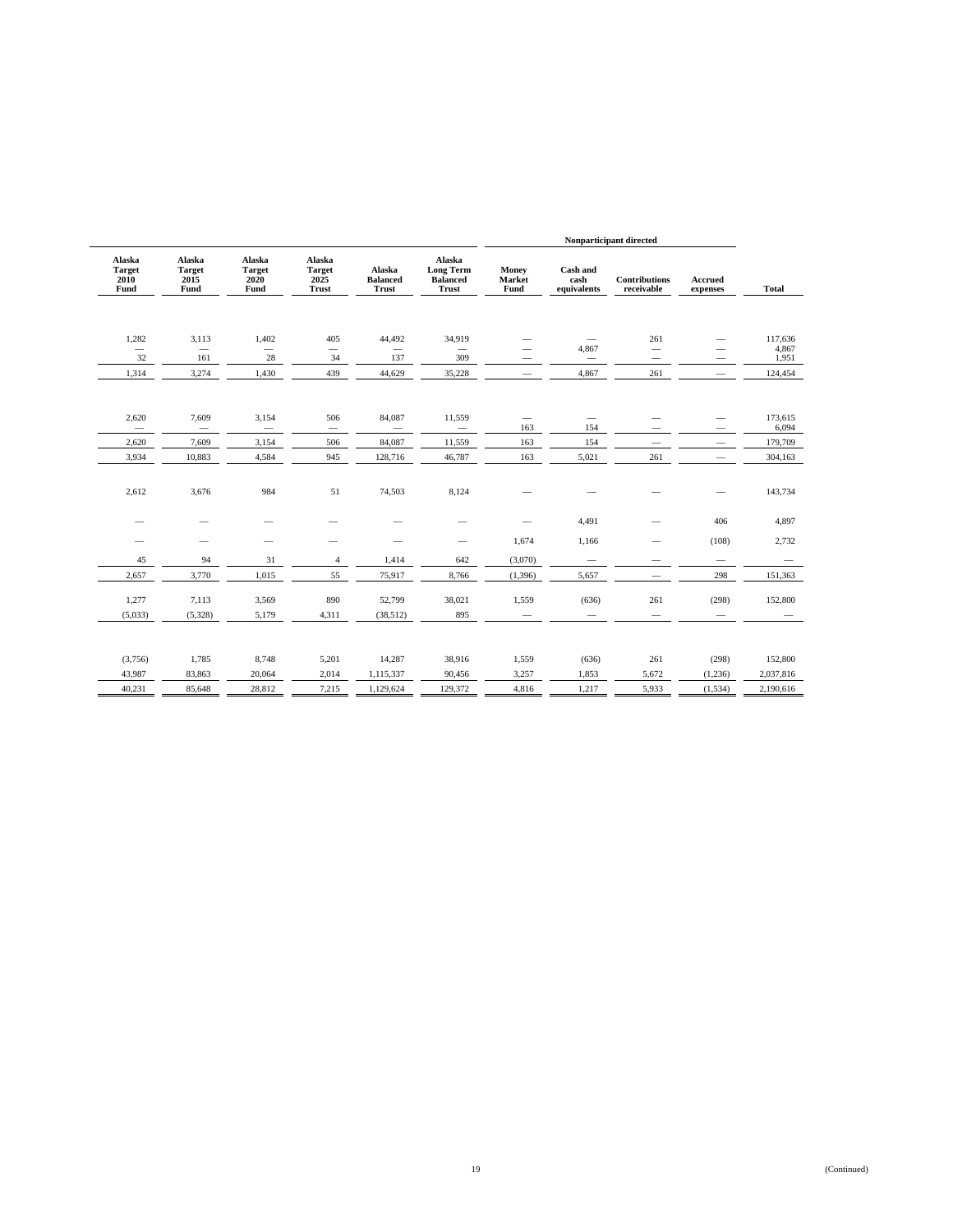Notes to Financial Statements

January 31, 2007 and 2006

(Dollars in thousands)

|                                                                                                                                           |                                        |                                       |                                               | <b>Participant directed</b>                                |                                   |                                                       |                                                          |                                       |
|-------------------------------------------------------------------------------------------------------------------------------------------|----------------------------------------|---------------------------------------|-----------------------------------------------|------------------------------------------------------------|-----------------------------------|-------------------------------------------------------|----------------------------------------------------------|---------------------------------------|
|                                                                                                                                           | <b>International</b><br>Equity<br>Fund | <b>Small Cap</b><br><b>Stock Fund</b> | <b>Citizens</b><br><b>Core Growth</b><br>Fund | <b>S&amp;P 500</b><br><b>Stock</b><br><b>Index</b><br>Fund | Global<br><b>Balanced</b><br>Fund | <b>Tactical</b><br>Asset<br><b>Allocation</b><br>Fund | Daily<br>Government/<br>Corporate<br><b>Bond</b><br>Fund | <b>Stable</b><br><b>Value</b><br>Fund |
| 2006:                                                                                                                                     |                                        |                                       |                                               |                                                            |                                   |                                                       |                                                          |                                       |
| Additions:<br>Contributions:<br>Mandatory contribution:<br>Voluntary contribution:                                                        | S.<br>3,708                            | 3,028                                 | 1,437<br>$\overline{\phantom{m}}$             | 12,429<br>—                                                | 2,084<br>$\hspace{0.05cm}$        | 1,100<br>$\overline{\phantom{m}}$                     | 1,850<br>-                                               | 3,132<br>$\overline{\phantom{0}}$     |
| Total contributions                                                                                                                       | 3,708                                  | 3,028                                 | 1,437                                         | 12,429                                                     | 2,084                             | 1,100                                                 | 1,850                                                    | 3,132                                 |
| Investment income (loss):<br>Net appreciation<br>(depreciation) in fair<br>market value of investments<br>Interest income                 | 9,233<br>$\overline{\phantom{0}}$      | 9,195<br>$\qquad \qquad$              | 3,536<br>$\overline{\phantom{m}}$             | 26,033<br>$\overline{\phantom{0}}$                         | 6,012                             | 1,865                                                 | 450<br>$\qquad \qquad$                                   | 3.858                                 |
| Net investment income (loss)                                                                                                              | 9,233                                  | 9,195                                 | 3,536                                         | 26,033                                                     | 6,012                             | 1,865                                                 | 450                                                      | 3.858                                 |
| <b>Total additions</b>                                                                                                                    | 12,941                                 | 12,223                                | 4,973                                         | 38,462                                                     | 8,096                             | 2,965                                                 | 2,300                                                    | 6,990                                 |
| Deductions:<br>Benefits paid to participants and<br>purchases of annuity contracts<br>Insurance premiums and<br>dependent care assistance | 4,138                                  | 3,054                                 | 1,139                                         | 13,582                                                     | 3,003                             | 937                                                   | 3,126                                                    | 15,170                                |
| reimbursements<br>Administrative expenses<br>Actual expenses paid<br>Expenses deducted from                                               |                                        |                                       |                                               |                                                            |                                   |                                                       |                                                          |                                       |
| participant accounts                                                                                                                      | 78                                     | 58                                    | 31                                            | 313                                                        | 55                                | 30                                                    | 50                                                       | 124                                   |
| <b>Total deductions</b>                                                                                                                   | 4,216                                  | 3,112                                 | 1,170                                         | 13,895                                                     | 3,058                             | 967                                                   | 3,176                                                    | 15,294                                |
| Net increase (decrease)<br>prior to interfund transfers                                                                                   | 8.725                                  | 9.111                                 | 3,803                                         | 24,567                                                     | 5,038                             | 1,998                                                 | (876)                                                    | (8, 304)                              |
| Interfund transfers                                                                                                                       | 15,456                                 | 7,481                                 | 6,800                                         | (29,666)                                                   | 8,737                             | 3,389                                                 | (4, 840)                                                 | 36,825                                |
| Net increase (decrease) in<br>net assets held in trust for<br>individuals, organizations<br>and other governments                         | 24,181                                 | 16,592                                | 10,603                                        | (5,099)                                                    | 13.775                            | 5,387                                                 | (5,716)                                                  | 28.521                                |
| Net assets, beginning of year                                                                                                             | 55.638                                 | 39,738                                | 18,134                                        | 263,407                                                    | 41,034                            | 22,533                                                | 45,331                                                   | 98.490                                |
| Net assets, end of year                                                                                                                   | 79,819<br>\$                           | 56,330                                | 28,737                                        | 258,308                                                    | 54,809                            | 27,920                                                | 39,615                                                   | 127,011                               |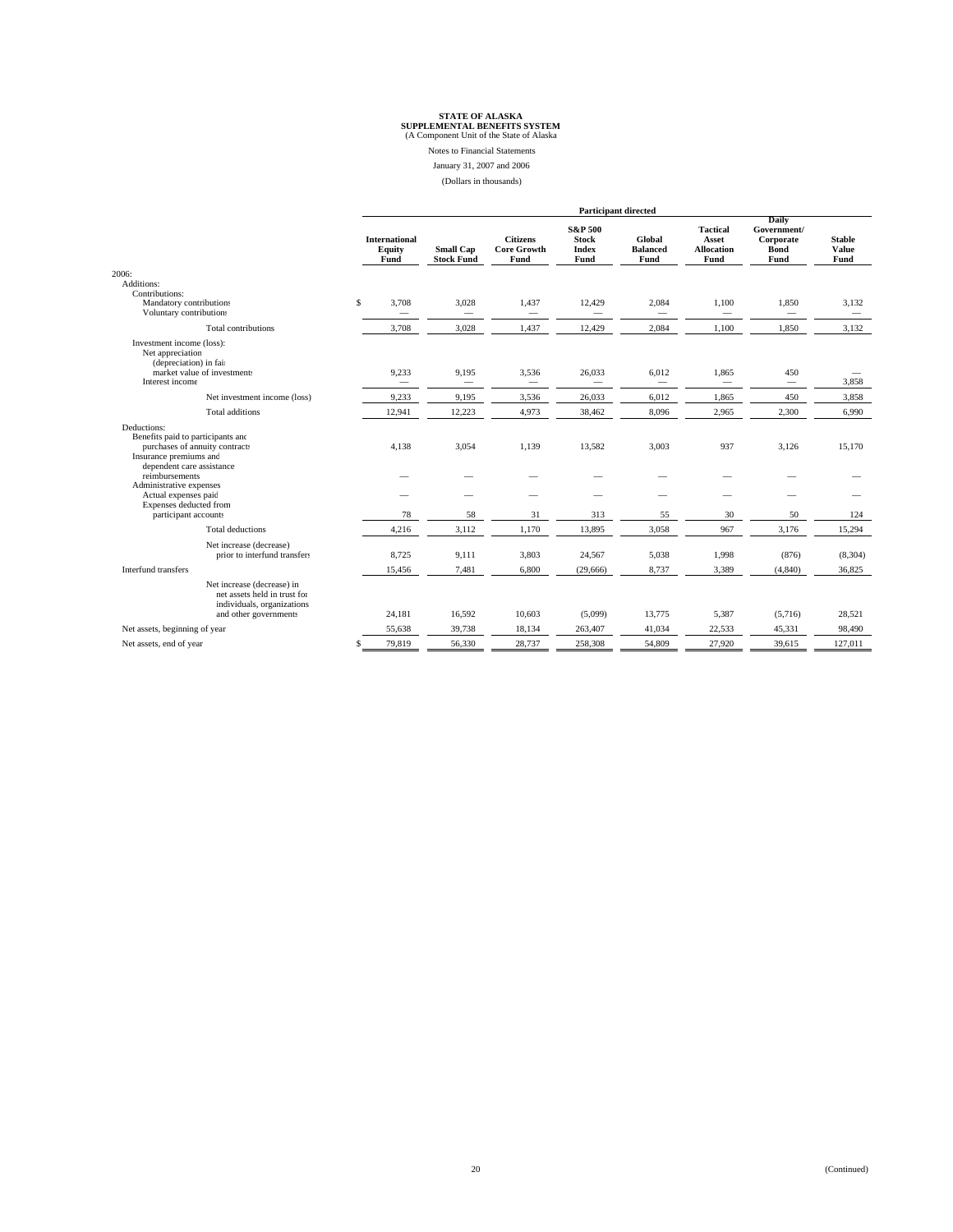|                          |                                             | Nonparticipant directed            |                                 |                          |                                                        |                                    |                                          |                                         |                                         |                                         |                                         |
|--------------------------|---------------------------------------------|------------------------------------|---------------------------------|--------------------------|--------------------------------------------------------|------------------------------------|------------------------------------------|-----------------------------------------|-----------------------------------------|-----------------------------------------|-----------------------------------------|
| <b>Total</b>             | Accrued<br>expenses                         | <b>Contributions</b><br>receivable | Cash and<br>cash<br>equivalents | Money<br>Market<br>Fund  | Alaska<br><b>Long Term</b><br><b>Balanced</b><br>Trust | Alaska<br><b>Balanced</b><br>Trust | Alaska<br><b>Target</b><br>2025<br>Trust | Alaska<br><b>Target</b><br>2020<br>Fund | Alaska<br><b>Target</b><br>2015<br>Fund | Alaska<br><b>Target</b><br>2010<br>Fund | Alaska<br><b>Target</b><br>2005<br>Fund |
|                          |                                             |                                    |                                 |                          |                                                        |                                    |                                          |                                         |                                         |                                         |                                         |
| 110,863<br>4,825         | $\overline{\phantom{0}}$<br>$\qquad \qquad$ | 410<br>5                           | 4,820                           | -<br>$\hspace{0.05cm}$   | 28,079<br>$\overline{\phantom{m}}$                     | 47,109<br>$\overline{\phantom{m}}$ | 35<br>$\overline{\phantom{m}}$           | 1,274<br>$\overline{\phantom{m}}$       | 3,420<br>$\overline{\phantom{m}}$       | 1,441<br>$\overline{\phantom{m}}$       | 327<br>$\overline{\phantom{m}}$         |
| 115,688                  | $\overline{\phantom{0}}$                    | 415                                | 4,820                           | $\overline{\phantom{m}}$ | 28,079                                                 | 47,109                             | 35                                       | 1,274                                   | 3,420                                   | 1,441                                   | 327                                     |
|                          |                                             |                                    |                                 |                          |                                                        |                                    |                                          |                                         |                                         |                                         |                                         |
| 132,539<br>4,026         |                                             |                                    | $\overline{\phantom{0}}$<br>99  | $\qquad \qquad$<br>69    | 5,929<br>$\overline{\phantom{0}}$                      | 59,663<br>$\overline{\phantom{a}}$ | 59<br>$\overline{\phantom{0}}$           | 2,012<br>$\overline{\phantom{m}}$       | 6,136                                   | 2,020                                   | 396<br>$\overline{\phantom{0}}$         |
| 136,565                  | $\overline{\phantom{0}}$                    |                                    | 99                              | 69                       | 5,929                                                  | 59,663                             | 59                                       | 2,012                                   | 6,136                                   | 2,020                                   | 396                                     |
| 252,253                  | $\overline{\phantom{0}}$                    | 415                                | 4,919                           | 69                       | 34,008                                                 | 106,772                            | 94                                       | 3,286                                   | 9,556                                   | 3,461                                   | 723                                     |
| 129,128                  |                                             |                                    |                                 |                          | 5,198                                                  | 72,383                             | $\hspace{0.05cm}$                        | 814                                     | 3,324                                   | 1,632                                   | 1,628                                   |
| 4,797                    | 266                                         |                                    | 4,531                           |                          |                                                        |                                    |                                          |                                         |                                         |                                         |                                         |
| 2,554                    | 160                                         | $\overline{\phantom{0}}$           | 1,109                           | 1,285                    | $\qquad \qquad$                                        | $\overline{\phantom{0}}$           |                                          | —                                       | $\overline{\phantom{0}}$                | -                                       |                                         |
| $\overline{\phantom{m}}$ |                                             |                                    |                                 | (2,921)                  | 546                                                    | 1,452                              | $\mathbf{1}$                             | 24                                      | 97                                      | 50                                      | 12                                      |
| 136,479                  | 426                                         |                                    | 5,640                           | (1,636)                  | 5,744                                                  | 73,835                             | $\mathbf{1}$                             | 838                                     | 3,421                                   | 1,682                                   | 1,640                                   |
| 115,774                  | (426)                                       | 415                                | (721)                           | 1,705                    | 28,264                                                 | 32,937                             | 93                                       | 2,448                                   | 6,135                                   | 1,779                                   | (917)                                   |
|                          | $\overline{\phantom{m}}$                    |                                    | 1,000                           | (1,000)                  | 1,879                                                  | (22, 353)                          | 1,921                                    | 881                                     | (5,717)                                 | (4, 875)                                | (15,918)                                |
|                          |                                             |                                    |                                 |                          |                                                        |                                    |                                          |                                         |                                         |                                         |                                         |
| 115,774                  | (426)                                       | 415                                | 279                             | 705                      | 30,143                                                 | 10,584                             | 2,014                                    | 3,329                                   | 418                                     | (3,096)                                 | (16,835)                                |
| 1,922,042                | (810)                                       | 5,257                              | 1,574                           | 2,552                    | 60,313                                                 | 1,104,753                          | $\overline{\phantom{m}}$                 | 16,735                                  | 83,445                                  | 47,083                                  | 16,835                                  |
| 2,037,816                | (1,236)                                     | 5,672                              | 1,853                           | 3,257                    | 90,456                                                 | 1,115,337                          | 2,014                                    | 20,064                                  | 83,863                                  | 43,987                                  | $\overline{\phantom{m}}$                |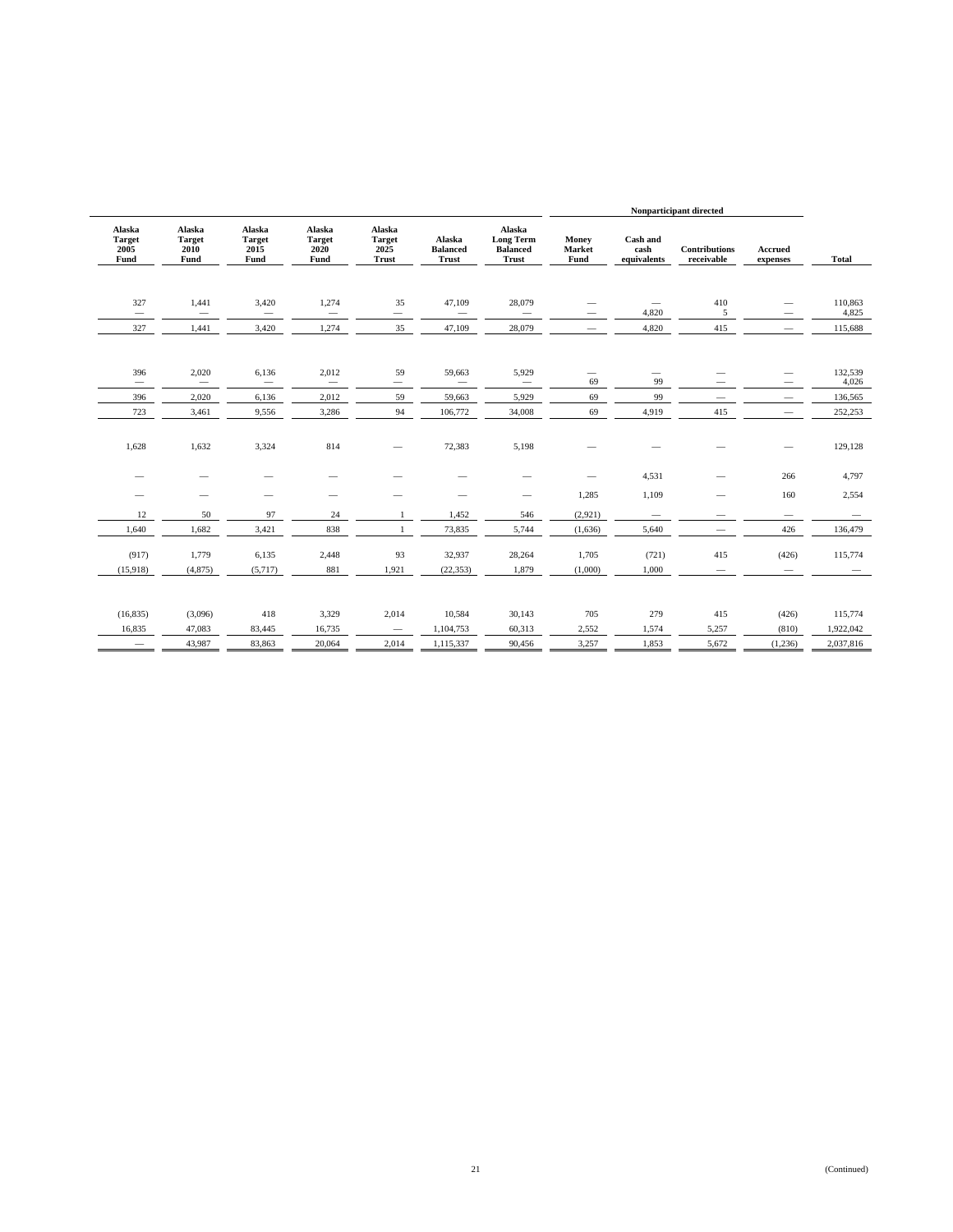# **STATE OF ALASKA SUPPLEMENTAL BENEFITS SYSTEM**

(A Component Unit of the State of Alaska)

Notes to Financial Statements

January 31, 2007 and 2006

(Dollars in thousands)

### **(6) Ownership of Pooled Investment Funds**

The Plan has formed six pooled investment funds which six of the participant directed funds invest in. The pooled investment funds are wholly owned by the six participant directed funds. The pooled investment funds, and their investments, are as follows as of January 31:

|                                                     | <b>GNMA</b><br>Pool | Government/<br>Corporate<br>Pool | Cash<br>Pool | <b>Equity</b><br>Pool | <b>Small</b><br>Cap<br>Pool | <b>International</b><br><b>Equity</b><br>Pool | Total     |
|-----------------------------------------------------|---------------------|----------------------------------|--------------|-----------------------|-----------------------------|-----------------------------------------------|-----------|
| 2007:                                               |                     |                                  |              |                       |                             |                                               |           |
| Deposits – cash and cash<br>equivalents and accrued |                     |                                  |              |                       |                             |                                               |           |
| \$<br>interest                                      | 9,283               | 13,670                           | 224          | 1,961                 | 1,086                       | 383                                           | 26,607    |
| Commercial paper                                    |                     |                                  | 54,806       |                       |                             |                                               | 54,806    |
| Mortgage backed securities                          | 212,380             |                                  |              |                       |                             |                                               | 212,380   |
| Corporate notes and bonds                           |                     | 187,520                          | 13,301       |                       |                             |                                               | 200,821   |
| U.S. Treasury securities                            |                     | 211.624                          |              |                       |                             |                                               | 211,624   |
| Yankees                                             |                     | 32,091                           |              |                       |                             |                                               | 32,091    |
| Federal agency                                      |                     |                                  |              |                       |                             |                                               |           |
| government debt                                     |                     | 104,619                          |              |                       |                             |                                               | 104,619   |
| Equity                                              |                     |                                  |              | 521,653               | 26,202                      | 30,094                                        | 577,954   |
| Total                                               |                     |                                  |              |                       |                             |                                               |           |
| investments \$                                      | 221,663             | 549,529                          | 68,331       | 523,614               | 27,288                      | 30,477                                        | 1,420,902 |

Ownership in the above pooled investments funds is summarized as follows:

|                         | <b>GNMA</b><br>Pool | Government/<br>Corporate<br>Pool | Cash<br>Pool | <b>Equity</b><br>Pool | <b>Small</b><br>Cap<br>Pool | <b>International</b><br><b>Equity</b><br>Pool | <b>Total</b> |
|-------------------------|---------------------|----------------------------------|--------------|-----------------------|-----------------------------|-----------------------------------------------|--------------|
| 2007:                   |                     |                                  |              |                       |                             |                                               |              |
| Alaska Target 2010 Fund | 0.71%               | 2.61%                            | 23.65%       | 1.56%                 | $-$ %                       | $-$ %                                         | 2.83%        |
| Alaska Target 2015 Fund | 1.18                | 4.32                             | 21.79        | 7.85                  | 12.10                       |                                               | 6.02         |
| Alaska Target 2020 Fund | 0.08                | 0.48                             | 3.11         | 3.66                  | 9.44                        | 7.18                                          | 2.03         |
| Alaska Target 2025 Fund | 0.08                | 0.07                             | 0.21         | 1.05                  | 2.13                        | 1.29                                          | 0.50         |
| Alaska Long-term        |                     |                                  |              |                       |                             |                                               |              |
| <b>Balanced Fund</b>    | 6.43                | 6.10                             | 3.77         | 13.59                 | 12.29                       | 16.17                                         | 9.13         |
| Alaska Balanced Fund    | 91.52               | 86.42                            | 47.47        | 72.29                 | 64.04                       | 75.36                                         | 79.49        |
|                         | 100.00%             | 100.00%                          | 100.00%      | 100.00%               | 100.00%                     | 100.00%                                       | 100.00%      |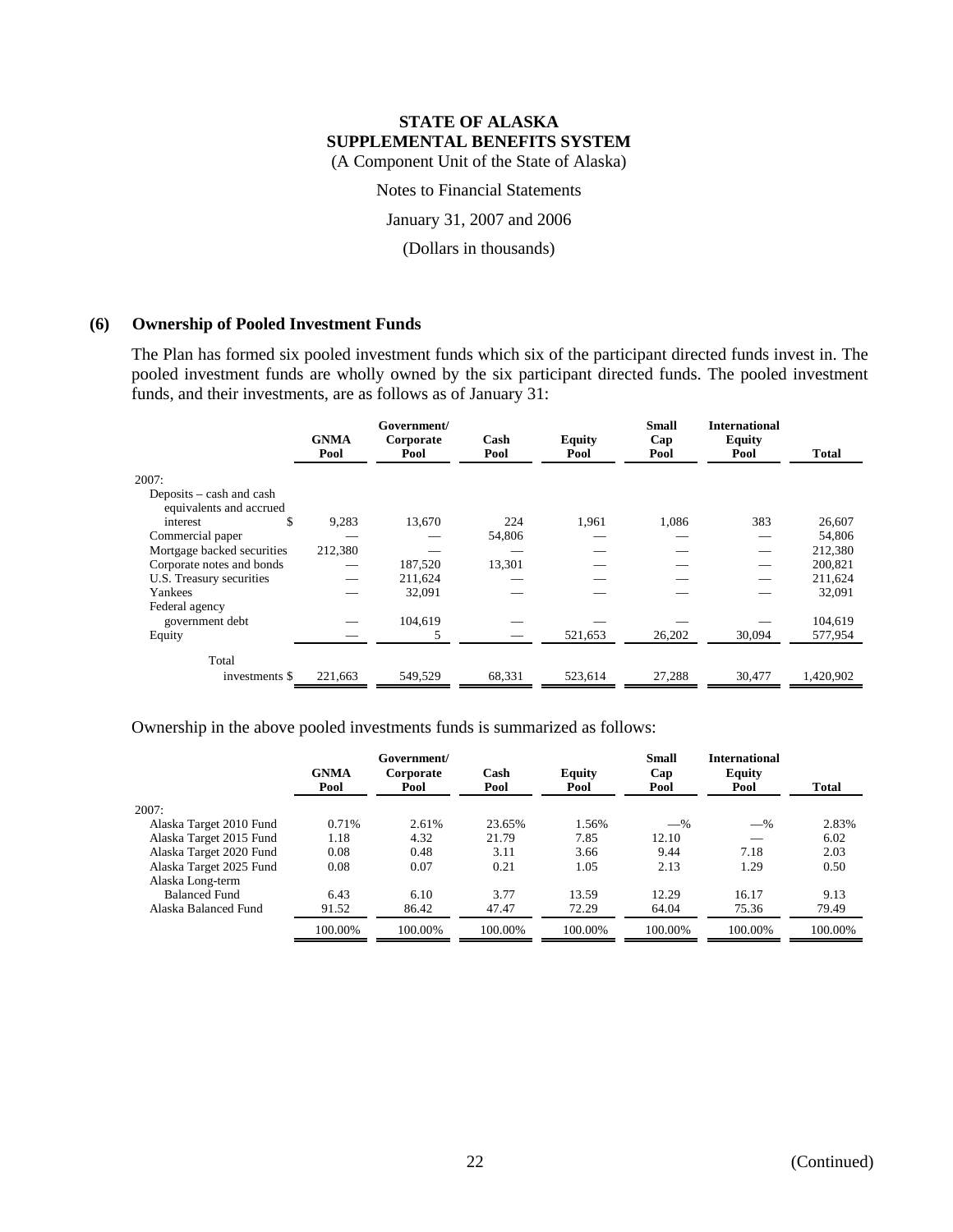Notes to Financial Statements

January 31, 2007 and 2006

#### (Dollars in thousands)

|                                                     | <b>GNMA</b><br>Pool | Government/<br>Corporate<br>Pool | Cash<br>Pool | <b>Equity</b><br>Pool | <b>Small</b><br>Cap<br>Pool | <b>International</b><br><b>Equity</b><br>Pool | <b>Total</b> |
|-----------------------------------------------------|---------------------|----------------------------------|--------------|-----------------------|-----------------------------|-----------------------------------------------|--------------|
| 2006:                                               |                     |                                  |              |                       |                             |                                               |              |
| Deposits – cash and cash<br>equivalents and accrued |                     |                                  |              |                       |                             |                                               |              |
| \$<br>interest                                      | 2,362               | 20,469                           | 2,065        | 3,197                 | 221                         | 3,501                                         | 31,815       |
| Commercial paper                                    |                     |                                  | 49,292       |                       |                             |                                               | 49,292       |
| Mortgage backed securities                          | 210,622             |                                  |              |                       |                             |                                               | 210,622      |
| Corporate notes and bonds                           |                     | 165,871                          | 7,916        |                       |                             |                                               | 173,787      |
| U.S. Treasury securities                            |                     | 216,647                          |              |                       |                             |                                               | 216,647      |
| Yankees                                             |                     | 25,793                           |              |                       |                             |                                               | 25,793       |
| Federal agency                                      |                     |                                  |              |                       |                             |                                               |              |
| government debt                                     |                     | 92,908                           |              |                       |                             |                                               | 92,908       |
| Equity                                              |                     |                                  |              | 498,189               | 28,622                      | 28,047                                        | 554,858      |
| Total                                               |                     |                                  |              |                       |                             |                                               |              |
| investments \$                                      | 212,984             | 521,688                          | 59,273       | 501,386               | 28,843                      | 31,548                                        | 1,355,722    |

Ownership in the above pooled investments funds is summarized as follows:

|                         | <b>GNMA</b><br>Pool | Government/<br>Corporate<br>Pool | Cash<br>Pool | <b>Equity</b><br>Pool | <b>Small</b><br>Cap<br>Pool | <b>International</b><br>Equity<br>Pool | <b>Total</b> |
|-------------------------|---------------------|----------------------------------|--------------|-----------------------|-----------------------------|----------------------------------------|--------------|
| 2006:                   |                     |                                  |              |                       |                             |                                        |              |
| Alaska Target 2010 Fund | 1.03%               | 3.74%                            | 18.86%       | 2.21%                 | 0.06%                       | $-$ %                                  | 3.25%        |
| Alaska Target 2015 Fund | 0.99                | 3.74                             | 22.22        | 8.98                  | 14.12                       |                                        | 6.20         |
| Alaska Target 2020 Fund |                     | 0.22                             | 1.87         | 2.75                  | 6.81                        | 6.80                                   | 1.47         |
| Alaska Target 2025 Fund | 0.02                | 0.02                             | 0.06         | 0.28                  | 0.52                        | 0.38                                   | 0.14         |
| Alaska Long-term        |                     |                                  |              |                       |                             |                                        |              |
| <b>Balanced Fund</b>    | 4.43                | 4.26                             | 3.02         | 9.85                  | 9.56                        | 12.81                                  | 6.60         |
| Alaska Balanced Fund    | 93.53               | 88.02                            | 53.97        | 75.93                 | 68.93                       | 80.01                                  | 82.34        |
|                         | 100.00%             | 100.00%                          | 100.00%      | 100.00%               | 100.00%                     | 100.00%                                | 100.00%      |

#### **(7) Investment Loss Trust Fund**

Deposits with contract values of \$131,805 at January 31, 1991 were invested in guaranteed investment contracts with Executive Life Insurance Company (Executive Life), which was taken over by California State Regulators in April 1991, resulting in uncertainty about the value of these Plan assets.

To address this situation, the Investment Loss Trust Fund (Fund) was established by Alaska Statute 37.14.300. The Alaska Department of Administration is to spend that Fund as necessary to hold participants in the Plan and annuity holders (with Executive Life) harmless from a loss of value in the investment and annuity contracts issued by Executive Life.

The hold harmless loss limit was the principal plus accrued interest through May 3, 1991, plus earnings by the Fund on that balance since that date, less a portion of earnings to be used to pursue recovery (at a 1% rate) of the investment value and protect the interest of Plan participants and annuity holders. Unpaid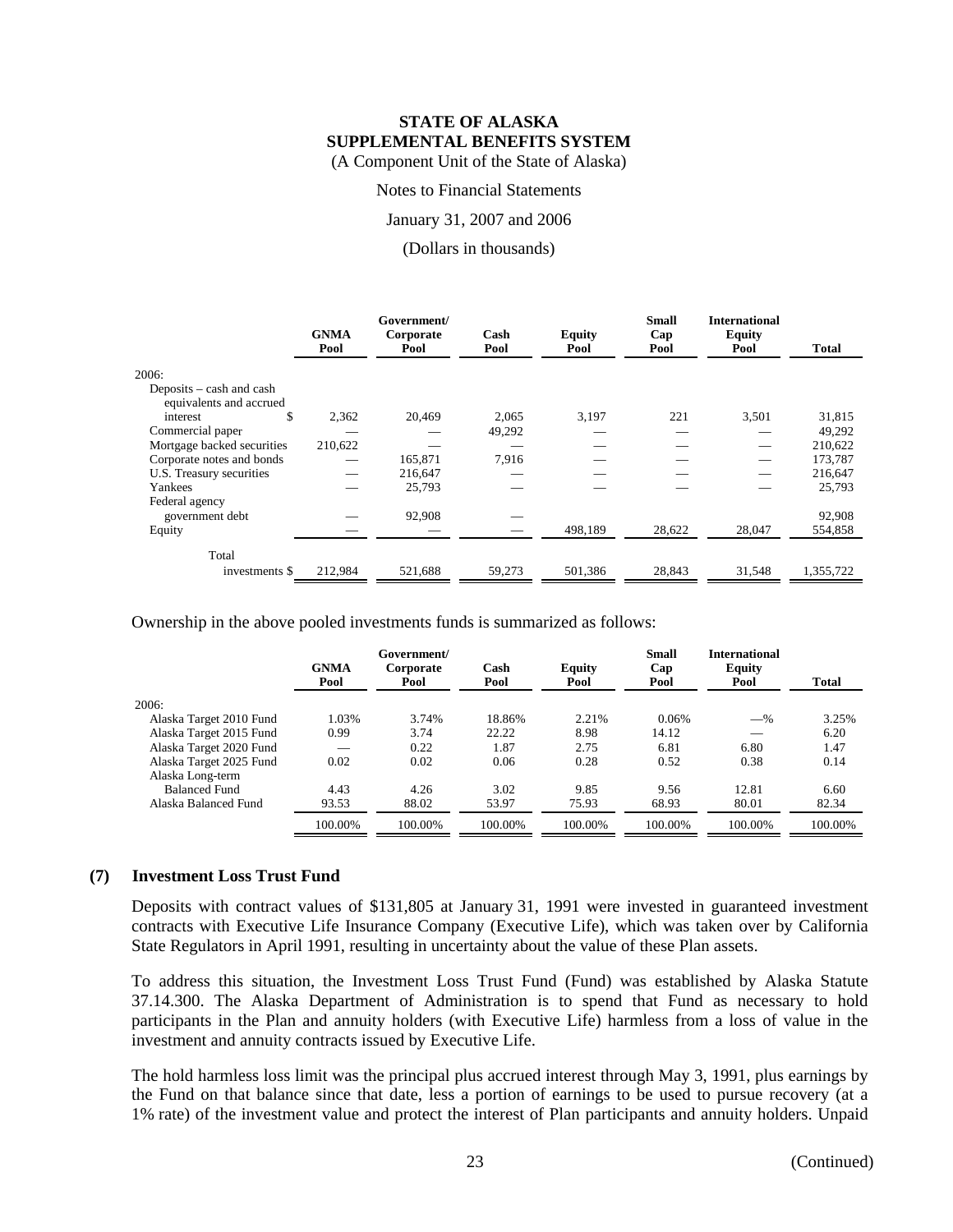Notes to Financial Statements

January 31, 2007 and 2006

(Dollars in thousands)

annuity amounts due to current annuity holders under contracts issued by Executive Life are also covered by the Fund.

The Fund was capitalized with \$138,100 of appropriations by the State. The physical control and ownership of the assets of the Fund are under the control of the State, and not the Plan. However, through the Fund legislation and the Partial Interim Settlement Agreement in *Maupin, et al vs. State of Alaska, et al*, 3AN–91–6006 Civil, the participants in the Plan are held harmless to the extent allowed by law. Therefore, the amount represented by the asset, the Fund, is the amount computed to be the incremented hold harmless limit.

In February 1994, the State and the Plan elected to opt out of the plan of rehabilitation for Executive Life. By that action, which covered the guaranteed investment contracts issued before January 1, 1989, and a favorable ruling by the California Court of Appeals (as supported by the election of the California Supreme Court not to hear a further appeal of that ruling) which related to the contracts issued after 1989, the Plan received from the conservator, and therefore ultimately the State of Alaska received payments of \$142,946 through January 31, 2007.

The availability of the amounts from the conservator did not affect the Partial Interim Settlement Agreement approved in 1992 by the Alaska Superior Court in *Maupin, et al vs. State of Alaska* as it related to the accounts of individual participants. From May 1991 through October 1995 the Plan recorded the assets of the Fund in lieu of carrying the Executive Life investment contracts. Also included were assets set aside to hold harmless those who had continuing annuity contracts with Aurora National Life Assurance Company.

At January 31, 2007 and 2006, the Fund was comprised as follows:

|                           | 2007  | 2006  |  |
|---------------------------|-------|-------|--|
| Cash and cash equivalents | 1,767 | 1,677 |  |

With the receipt of the October 1995 Executive Life Settlements, the amounts represented by Investment Loss Trust Fund assets, and the accumulated earnings thereon in individual accounts, were moved to the corresponding member's regular annuity plan account and their Investment Loss Trust Fund account closed. In April 1996, the Alaska Superior Court approved a final settlement with the State of Alaska that does not contemplate the making of any further payments by the State of Alaska to the members of the Class in *Maupin, et al vs. State of Alaska* beyond the payments already made pursuant to the Partial Interim Settlement Agreement described previously. During 2000, the State of Alaska Legislature appropriated a portion of the Fund assets, totaling \$4 million, to be used for other purposes.

The remaining assets of the Fund relate to continuing annuity contracts with Executive Life and are managed by the State Treasury.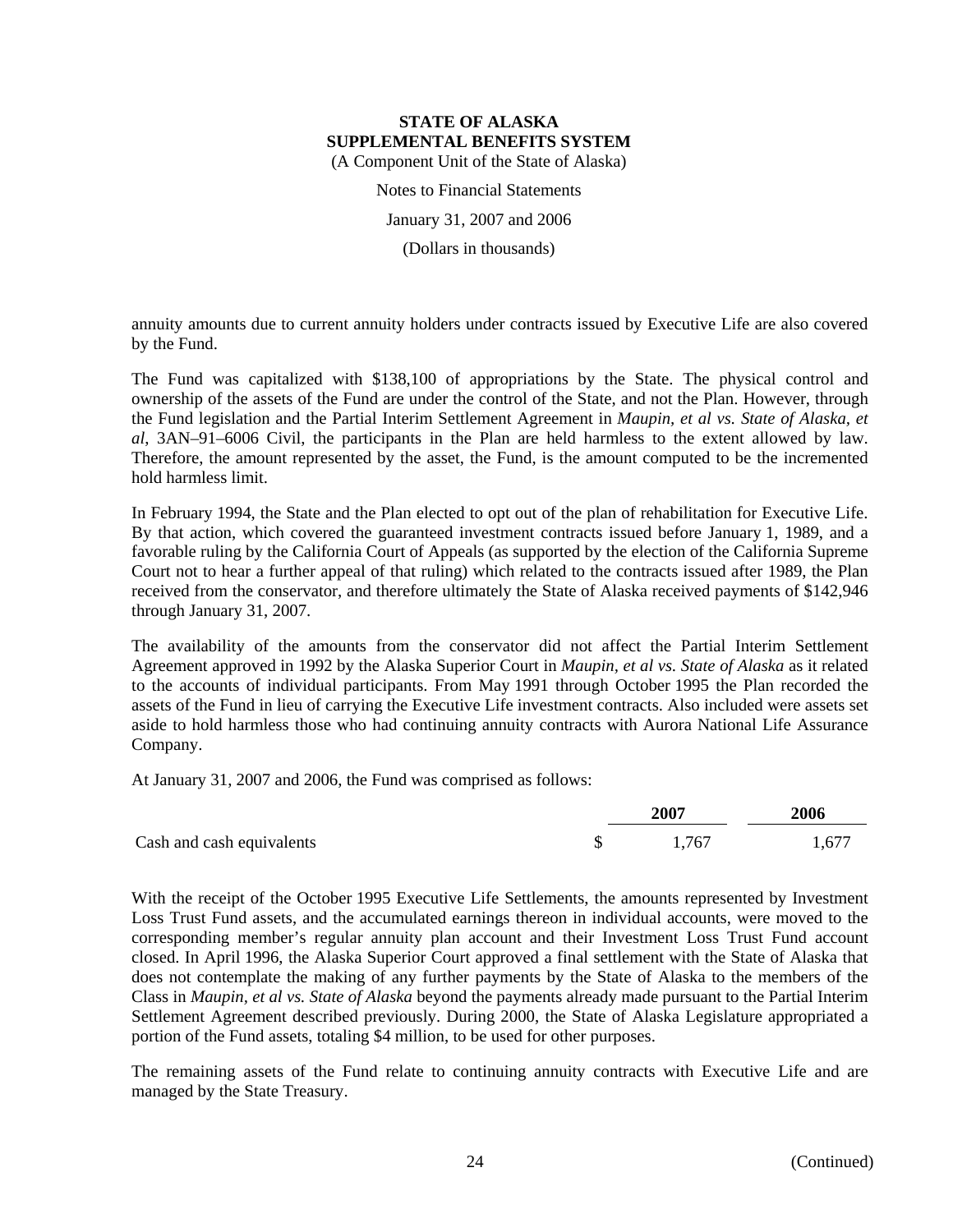Notes to Financial Statements

January 31, 2007 and 2006

(Dollars in thousands)

# **(8) Deposit and Investment Risk**

#### *(a) Interest Rate Risk*

Interest rate risk is the risk that changes in interest rates will adversely affect the fair value of an investment.

# **Collective Investment and Money Market Funds**

The Alaska Retirement Management Board (Board) contracts with external investment managers who maintain collective investment funds. Managers selected to manage investments for the Plan are subject to the provisions of the collective investment funds the Board has selected. In addition, the Plan maintains a balance in a commingled money market portfolio.

The Board does not have a policy to limit interest rate risk for these investments. The weighted average maturity of the collective investment fund that consists solely of debt securities (Government/Corporate Bond Fund) was 5.56 years at January 31, 2007. The weighted average maturity of the money market portfolio was forty-nine days at January 31, 2007.

# **Short–Term Fixed Income Pool**

The Investment Loss Trust Fund and the Plan's cash and cash equivalents are invested in the State's internally managed Short-term Fixed Income Pool. As a means of limiting its exposure to fair value losses arising from increasing interest rates, Treasury's investment policy limits individual fixed rate securities to fourteen months in maturity or fourteen months expected average life. Floating rate securities are limited to three years in maturity or three years expected average life. Treasury utilizes the actual maturity date for commercial paper and twelve month prepay speeds for other securities. At January 31, 2007, the expected average life of individual fixed rate securities ranged from one day to seven months and the expected average life of floating rate securities ranged from fourteen days to three years.

#### **Stable Value Fund**

The Board contracts with an external investment manager who is given the authority to invest in synthetic investment contracts and a Reserve. This external manager also manages the securities underlying the synthetic investment contracts.

Through the Board's investment policy, exposure to fair value losses arising from increasing interest rates is managed by limiting the duration on synthetic investment contracts as follows:

For constant duration synthetic investment contracts, duration cannot exceed the longer of six years or the duration of the Lehman Brothers Aggregate Bond Index plus one–half year. The aggregate duration of the constant duration synthetic investment contracts was 1.97 years at January 31, 2007. The duration of the Lehman Brother's Aggregate Bond Index was 2.00 years at January 31, 2007.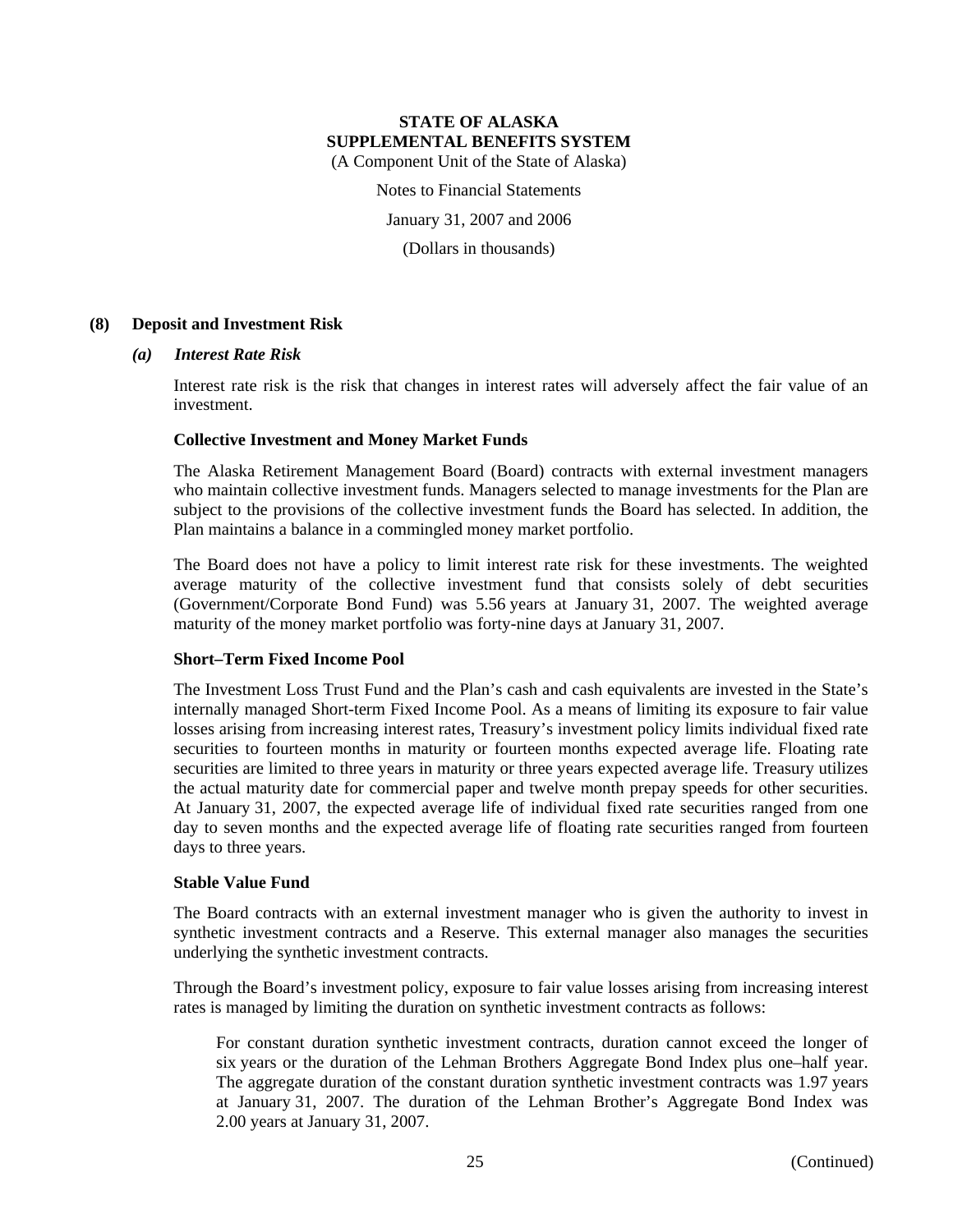Notes to Financial Statements

January 31, 2007 and 2006

(Dollars in thousands)

For structured payout synthetic investment contracts, duration cannot exceed seven years in the aggregate. The aggregate duration of the structured payout synthetic investment contracts was 4.78 years at January 31, 2007.

Duration is a measure of interest rate risk. In the case of the Plan's constant duration synthetic investment contracts, duration is the fair value weighted average term to maturity of all fixed income securities underlying the contracts and their related cash flows. Duration of the Plan's structured payout synthetic investment contracts is the weighted average maturity of the contract payments.

The Board does not have a policy to limit interest rate risk for the Reserve. The balance in the Reserve is invested in the custodian's Short-term Investment Fund which had a weighted average maturity of thirty-four days at January 31, 2007.

# **Pooled Investment Funds**

The Board contracts with an external investment manager who is given the authority to invest funds in a wholly owned pooled environment to accommodate six participant directed funds. Through the Board's investment policy, exposure to fair value losses arising from increasing interest rates is managed by limiting the duration as follows:

For government and corporate debt securities, duration is limited to  $\pm$  0.25 years of the Lehman Brothers Government/Credit Index. At January 31, 2007, the duration of the government and corporate debt securities was 5.01 years and the duration of the Lehman Brothers Government Credit Index was 5.03 years.

For mortgage–backed securities, duration is limited to  $\pm$  0.25 years of the Lehman GNMA Index. At January 31, 2007, the duration of the mortgage–backed securities was 4.41 years and the duration of the Lehman GNMA Index was 3.76 years.

Duration is a measure of a security's sensitivity to a 100–basis point change in interest rates. Duration, for the securities in the pooled investment funds, is the fair value weighted average term to maturity for each security taking into account all related cash flows.

The Board does not have a policy to limit interest rate risk for funds held in foreign currency, the custodian's short–term investment fund or commercial paper.

# *(b) Credit Risk*

Credit risk is the risk that an issuer or other counter party to an investment will not fulfill its obligations.

The Board does not have a policy to limit credit risk for the Plan's Collective Investment Funds and commingled money market portfolio. These investments are not rated.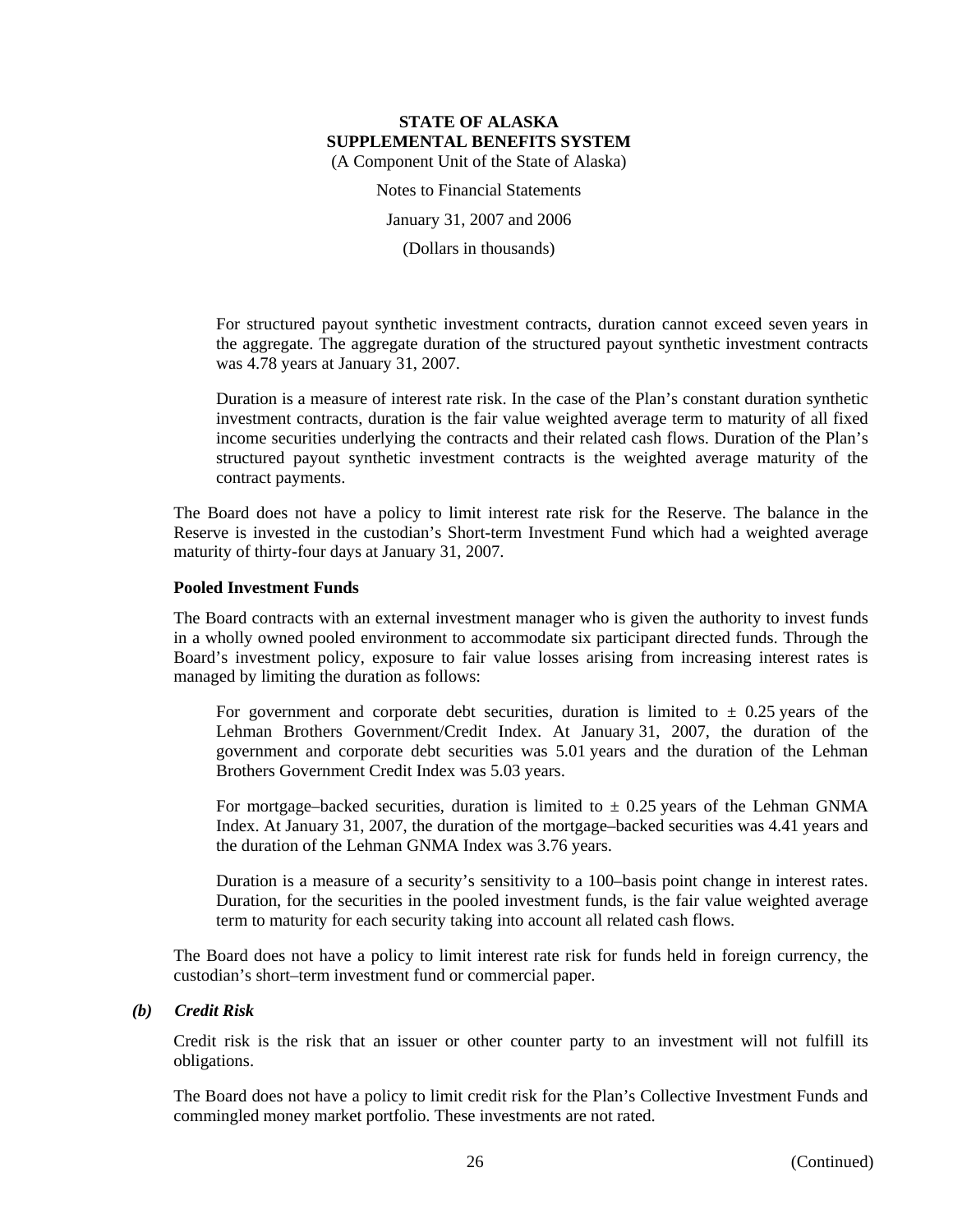Notes to Financial Statements January 31, 2007 and 2006

(Dollars in thousands)

The Plan's Collective Investment Funds may lend assets or transfer securities to broker agents or other entities for collateral in the form of cash or securities and simultaneously agree to return the collateral for the same securities in the future. There is credit risk associated with the lending transactions. The risk exists that an issuer or other counter party to an investment will not fulfill its obligations and a loss results from counterparty failure or default on a loaned security.

Treasury's investment policy limits credit risk in the Short–term Fixed Income Pool by limiting investments to instruments with a median long–term credit rating of at least A3 or equivalent and instruments with a short–term credit rating of at least A1 or equivalent. Treasury's investment policy further limits investments in institutional money market funds to those rated AAA. Treasury does not have a policy to limit credit risk associated with deposit accounts or investment funds maintained by the custodian.

The Board's investment policy has the following limitations with regard to credit risk for synthetic investment contracts, investments underlying the synthetic investment contracts and the Reserve:

Synthetic investment contract issuers must have an investment grade rating,

Supranational Agency and Foreign Government entity investments must have a minimum rating of A or equivalent,

Corporate debt securities must have a minimum rating of BBB or equivalent,

Asset–backed securities must have a minimum rating of AAA or equivalent,

Mortgage–backed securities are allowed if issued by Federal National Mortgage Association, Federal Home Loan Mortgage Corporation or Government National Mortgage Association,

Sequential class or type 1 or 2 planned amortization class collateralized mortgage obligations are allowed only if securitized by mortgage–backed securities listed above, and

The ratings assigned to issuers of money market instruments must have the highest rating of any nationally recognized statistical rating organization. This limitation does not apply to the investment funds maintained by the custodian.

The Board's investment policy has the following limitations with regard to credit risk for wholly owned pooled investments:

All government and corporate fixed income securities must be rated BBB or better at time of purchase.

All mortgage–backed securities must be issued by the Government National Mortgage Association and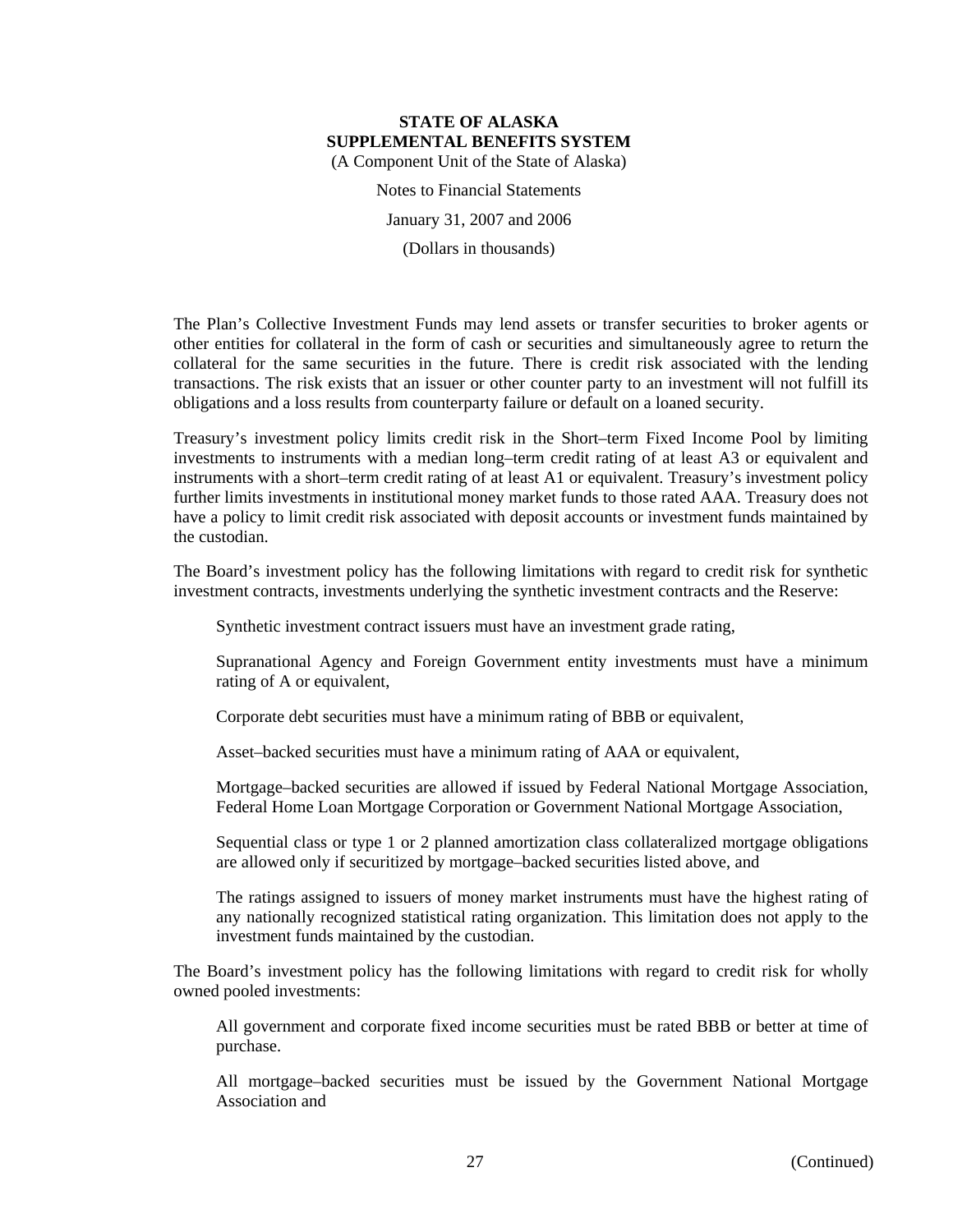Notes to Financial Statements

January 31, 2007 and 2006

(Dollars in thousands)

Commercial paper and other short–term debt obligations must be rated A1 or equivalent.

At January 31, 2007, Plan investments consisted of securities with credit quality ratings issued by a nationally recognized statistical rating organization as follows (using the Standard and Poor's rating scale):

|                                   |                | <b>Fair value</b> |                                    |                                                           |                                               |                                 |                                          |  |  |
|-----------------------------------|----------------|-------------------|------------------------------------|-----------------------------------------------------------|-----------------------------------------------|---------------------------------|------------------------------------------|--|--|
| <b>Investment type</b>            | Rating         |                   | Short-term<br>fixed income<br>pool | <b>Underlying</b><br>synthetic<br>investment<br>contracts | <b>Wholly owned</b><br>pool<br>(In thousands) | <b>Investment</b><br>loss trust | <b>Collective</b><br>investment<br>funds |  |  |
|                                   |                |                   |                                    |                                                           |                                               |                                 |                                          |  |  |
| Investments with credit exposure: |                |                   |                                    |                                                           |                                               |                                 |                                          |  |  |
| Overnight Sweep Account           | Not rated      | \$                | 5                                  |                                                           |                                               | 7                               |                                          |  |  |
| Money market fund                 | Not rated      |                   |                                    |                                                           |                                               |                                 | 4,816                                    |  |  |
| Short-term investment fund        | Not rated      |                   | 17                                 | 2,083                                                     | 16.115                                        | 23                              |                                          |  |  |
| Commercial paper                  | A <sub>1</sub> |                   | 51                                 |                                                           | 54,806                                        | 67                              |                                          |  |  |
| Commercial paper                  | AA             |                   | 32                                 |                                                           |                                               | 42                              |                                          |  |  |
| Commercial paper                  | Not rated      |                   | 71                                 |                                                           |                                               | 92                              |                                          |  |  |
| U.S. government agency            |                |                   |                                    |                                                           |                                               |                                 |                                          |  |  |
| discount notes                    | Not rated      |                   |                                    |                                                           |                                               |                                 |                                          |  |  |
| U.S. government agency            | <b>AAA</b>     |                   |                                    |                                                           |                                               |                                 |                                          |  |  |
| U.S. government agency            | Not rated      |                   | $\overline{\phantom{0}}$           | 18,293                                                    | 104,619                                       |                                 |                                          |  |  |
| Mortgage-backed                   | <b>AAA</b>     |                   | 93                                 | 3,103                                                     |                                               | 135                             |                                          |  |  |
| Mortgage-backed                   | Not rated      |                   | 22                                 | 37,530                                                    |                                               | 13                              |                                          |  |  |
| Other asset-backed                | <b>AAA</b>     |                   | 476                                | 23,320                                                    |                                               | 615                             |                                          |  |  |
| Other asset-backed                | AA             |                   | $\overline{\phantom{0}}$           |                                                           |                                               |                                 |                                          |  |  |
| Other asset-backed                | A              |                   | 61                                 |                                                           |                                               | 78                              |                                          |  |  |
| Corporate bonds                   | <b>AAA</b>     |                   | 51                                 | 1,927                                                     | 9.723                                         | 66                              |                                          |  |  |
| Corporate bonds                   | AA             |                   | 269                                | 6,478                                                     | 46,719                                        | 348                             |                                          |  |  |
| Corporate bonds                   | A              |                   | 127                                | 21,886                                                    | 92,484                                        | 163                             |                                          |  |  |
| Corporate bonds                   | <b>BB</b>      |                   | $\overline{\phantom{0}}$           |                                                           |                                               | $\overline{\phantom{0}}$        |                                          |  |  |
| Corporate bonds                   | <b>BBB</b>     |                   | 10                                 | 8,798                                                     | 52,677                                        | 13                              |                                          |  |  |
| Corporate bonds                   | Not rated      |                   | 9                                  |                                                           |                                               | 12                              |                                          |  |  |
| Yankees:                          |                |                   |                                    |                                                           |                                               |                                 |                                          |  |  |
| Corporate                         | <b>AAA</b>     |                   |                                    | 155                                                       | 7,303                                         |                                 |                                          |  |  |
| Corporate                         | AA             |                   | 39                                 | 758                                                       | 1,553                                         | 50                              |                                          |  |  |
| Corporate                         | $\mathsf{A}$   |                   | 29                                 | 3,310                                                     | 3,211                                         | 37                              |                                          |  |  |
| Corporate                         | <b>BBB</b>     |                   | $\overline{\phantom{0}}$           | 981                                                       | 4,545                                         | $\overline{\phantom{0}}$        |                                          |  |  |
| Corporate                         | Not rated      |                   | 18                                 | $\overline{\phantom{0}}$                                  | $\qquad \qquad$                               | 23                              |                                          |  |  |
| Government                        | <b>AAA</b>     |                   |                                    | 196                                                       | 1,476                                         |                                 |                                          |  |  |
| Government                        | AA             |                   |                                    | 521                                                       | 4,131                                         |                                 |                                          |  |  |
| Government                        | A              |                   |                                    | 173                                                       | 5,109                                         |                                 |                                          |  |  |
| Government                        | <b>BBB</b>     |                   |                                    | 162                                                       | 3,981                                         |                                 |                                          |  |  |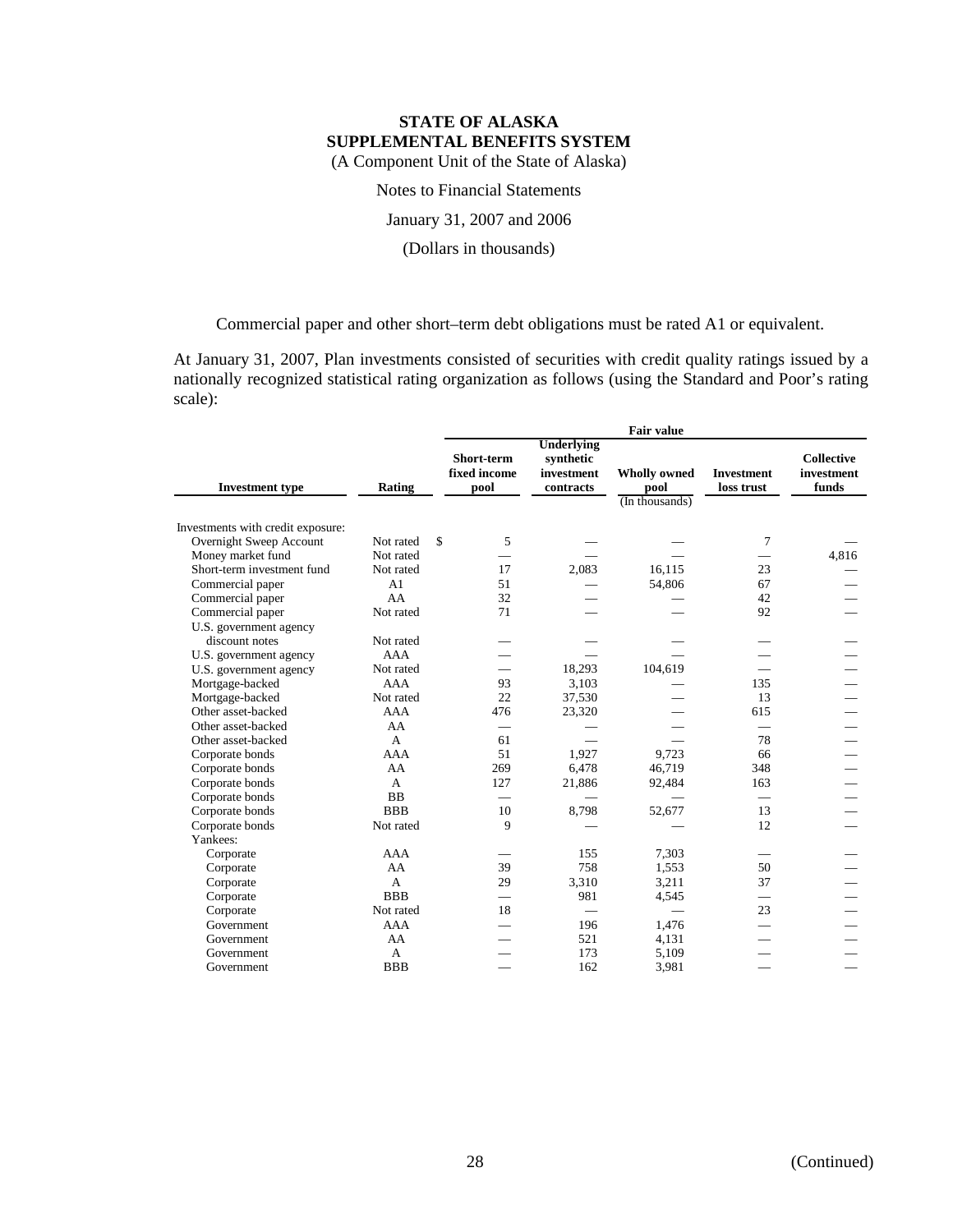Notes to Financial Statements

January 31, 2007 and 2006

(Dollars in thousands)

|                                                   |        | <b>Fair value</b>                  |                                                           |                                               |                                 |                                          |
|---------------------------------------------------|--------|------------------------------------|-----------------------------------------------------------|-----------------------------------------------|---------------------------------|------------------------------------------|
| <b>Investment</b> type                            | Rating | Short-term<br>fixed income<br>pool | <b>Underlying</b><br>synthetic<br>investment<br>contracts | <b>Wholly owned</b><br>pool<br>(In thousands) | <b>Investment</b><br>loss trust | <b>Collective</b><br>investment<br>funds |
| Deposits and investments with no credit exposure: |        |                                    |                                                           |                                               |                                 |                                          |
| Deposits                                          |        | \$                                 |                                                           | 16                                            |                                 |                                          |
| U.S. treasury bills                               |        |                                    |                                                           |                                               |                                 |                                          |
| U.S. treasury notes                               |        |                                    |                                                           | 143,370                                       |                                 |                                          |
| U.S. treasury bonds                               |        |                                    |                                                           | 68,254                                        |                                 |                                          |
| Mortgage-backed                                   |        |                                    |                                                           | 212,380                                       |                                 |                                          |
| Collective investment funds                       |        |                                    |                                                           |                                               |                                 | 623,347                                  |
| Domestic equity                                   |        |                                    |                                                           | 549,711                                       |                                 |                                          |
| International equity                              |        |                                    |                                                           | 28,243                                        |                                 |                                          |
| Total invested assets                             |        | 1,380                              | 129,674                                                   | 1,410,426                                     | 1,784                           | 628,163                                  |
| Pool related net liabilities                      |        | (163)                              |                                                           | 10,476                                        | (17)                            |                                          |
| Total                                             |        | 1,217                              | 129,674                                                   | 1,420,902                                     | 1,767                           | 628,163                                  |

# *(c) Concentration of Credit Risk*

Concentration of credit risk is the risk of loss attributed to the magnitude of a government's investment in a single issuer.

The Board does not have a policy to limit concentration of credit risk in the collective investment and money market funds.

Treasury's policy with regard to the Short–term Fixed Income Pool is to prohibit the purchase of more than 5% of the portfolio's assets in corporate bonds of any one company or affiliated group.

The Board's policy with regard to concentration of credit risk for synthetic investment contracts, investments underlying the synthetic investment contracts and the Reserve is as follows:

No investment will be made if, at the time of purchase, total investment in any single issuer of investment contracts would exceed 35% of the Stable Value Fund's total value.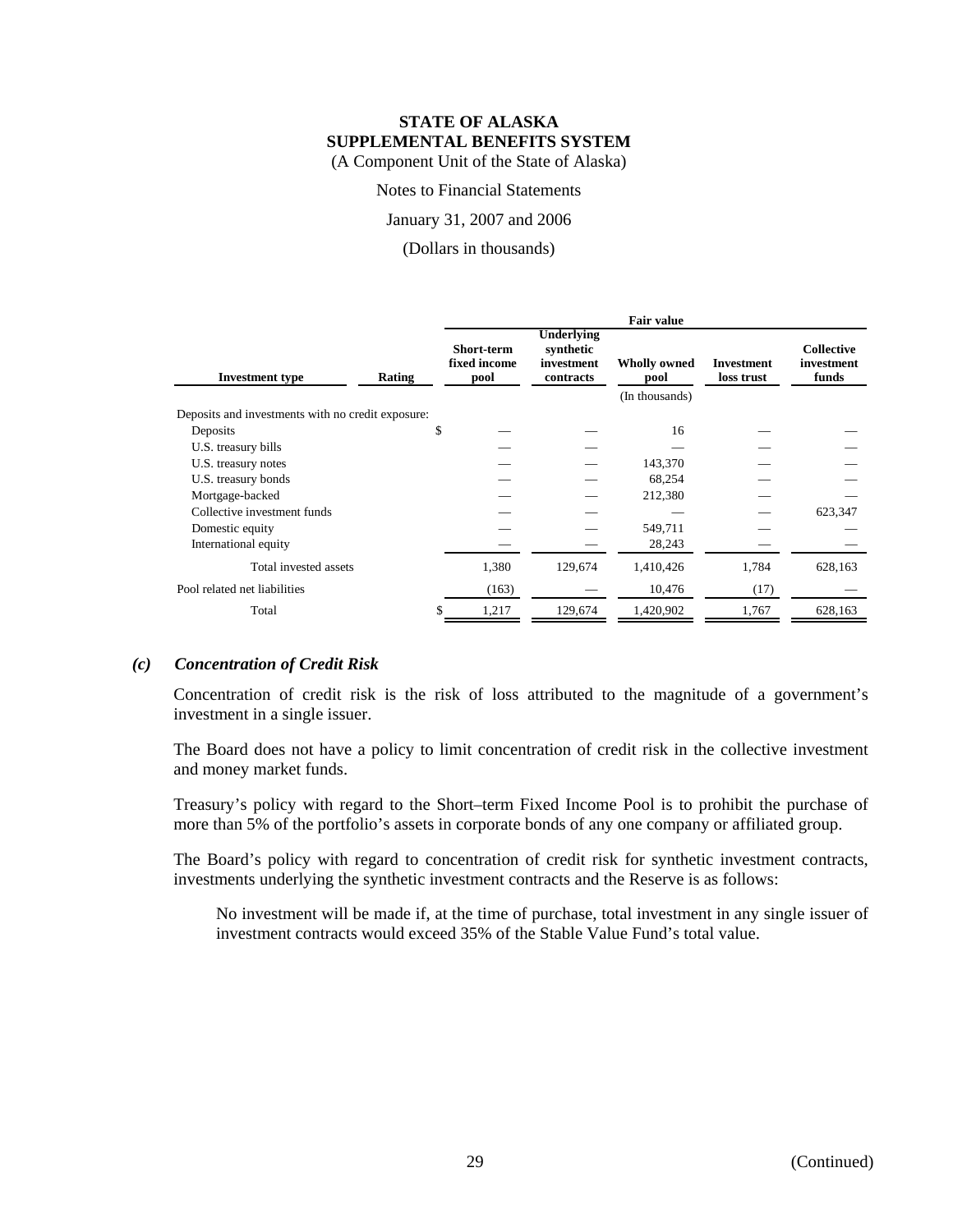Notes to Financial Statements

January 31, 2007 and 2006

(Dollars in thousands)

No investment will be made if, at the time of the purchase, total investment in any single issuer or in all issuers of the securities held as supporting investments under synthetic investment contracts in the table below would exceed the respective percentages of all investments underlying the synthetic investment contracts.

| <b>Investment type</b>                         | <b>Issuer</b> | <b>All issuers</b> |  |
|------------------------------------------------|---------------|--------------------|--|
| U.S. Treasury and agencies                     | 100\%         | 100%               |  |
| Mortgage-backed securities and collateralized  |               |                    |  |
| Mortgage obligations secured by                |               |                    |  |
| Mortgage-backed securities limited to          |               |                    |  |
| sequential class or PAC1 and II Collateralized |               |                    |  |
| Mortgage obligations                           | 50            | 50                 |  |
| Asset-backed securities                        | 5             | 50                 |  |
| Domestic and foreign corporate debt securities | 5             | 50                 |  |
| Supranational agency and foreign government    |               |                    |  |
| entity securities                              | 5             | 50                 |  |
| Money market instruments $-$ non gov/agency    | 5             | 100                |  |
| Custodian short-term investment fund           | 100           | 100                |  |

The maximum exposure to securities rated BBB is limited to 20% of the total value underlying synthetic investment contracts.

For the Reserve, the total investment of any single issuer of money market instruments may not exceed 5% of the total value underlying synthetic investment contracts. This limitation does not apply to the investment funds maintained by the custodian.

The Boards policy with regard to concentration of credit risk for wholly owned pooled investments is as follows:

Equity holdings will be limited to 5% of the equity portfolio at the time of purchase,

With the exception of the U.S. Government or its agencies, fixed income holdings of any single issuer is limited to 2% of the total portfolio at the time of purchase,

Mortgage–backed securities must be those issued by the Government National Mortgage Association and

With the exception of the U.S. Government or its agencies, money market holdings of any single issuer are limited to no more than 5% of the portfolio at the time of purchase. This limitation does not apply to the investment funds maintained by the custodian.

At January 31, 2007, the Plan had no exposure to a single issuer in excess of 5% of total invested assets.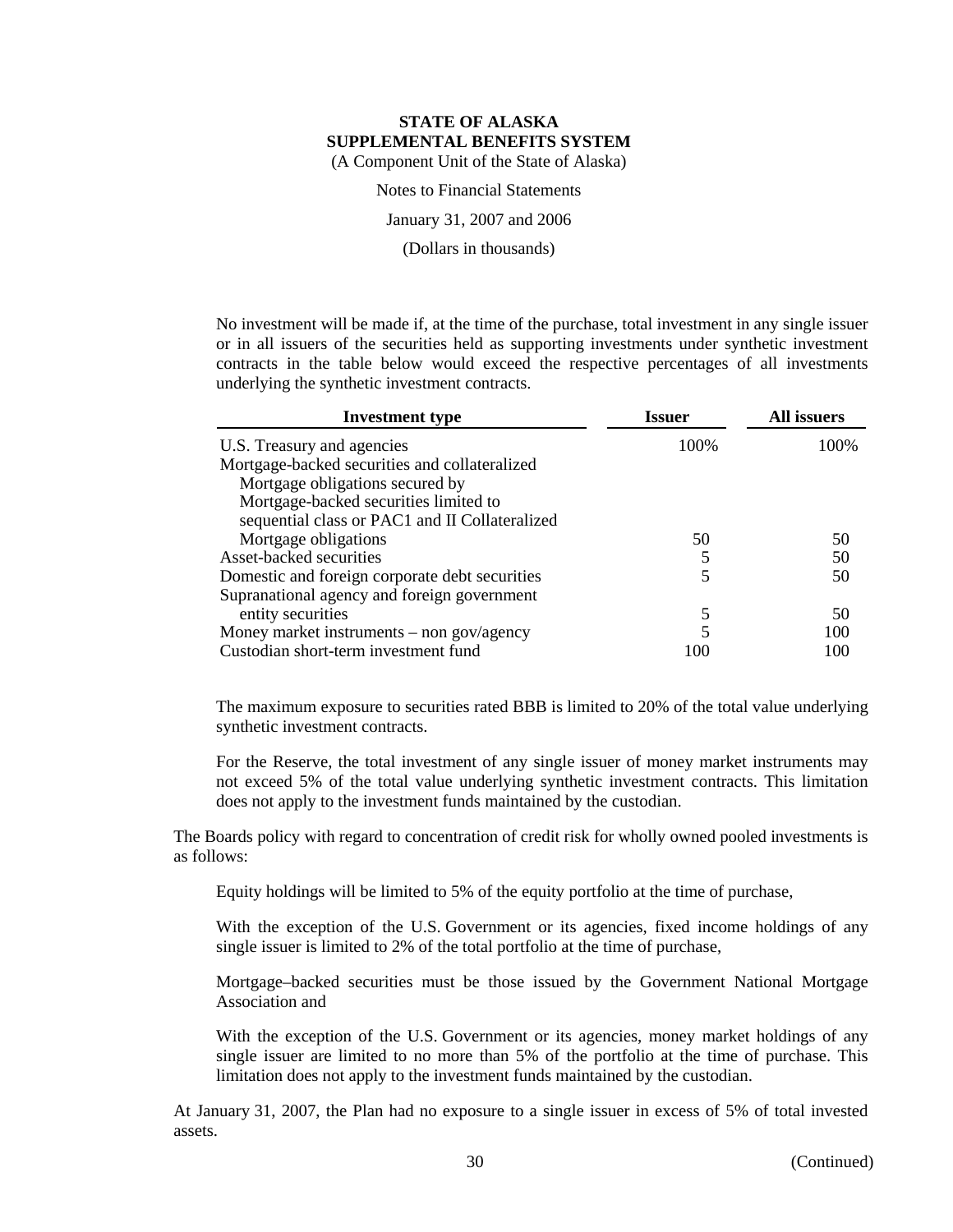Notes to Financial Statements

January 31, 2007 and 2006

(Dollars in thousands)

# *(d) Foreign Currency Risk*

Foreign currency risk is the risk that changes in exchange rates will adversely affect the fair value of an investment or deposit.

The Board does not have a policy to limit foreign currency risk associated with collective investment funds. The Plan has exposure to foreign currency risk in the International Equity and the Global Balanced collective investment funds.

The Board's policy with regard to the Stable Value Fund is to require that all investments underlying a synthetic investment contract be denominated in U.S. dollars.

The Board's policy with regard to pooled investments requires that all money market holdings be made in entities domiciled in the U.S. The Board has no policy with regard to other pooled investments.

At January 31, 2007, the Plan had exposure to foreign currency risk in the pooled investment funds as follows (stated in thousands):

| <b>Currency</b>          | <b>Deposits</b> | <b>Equity</b><br>(fair value) |
|--------------------------|-----------------|-------------------------------|
| <b>Australian Dollar</b> | \$              | 2,324                         |
| Euro Currency            | (16)            | 10,063                        |
| Hong Kong Dollar         |                 | 539                           |
| Japanese Yen             |                 | 6,075                         |
| Mexican Peso             |                 | 235                           |
| New Thailand Dollar      | 19              | 17                            |
| New Zealand Dollar       |                 | 41                            |
| Norwegian Krone          |                 | 521                           |
| Pound Sterling           |                 | 4,515                         |
| Singapore Dollar         |                 | 503                           |
| Swedish Krona            |                 | 1,592                         |
| <b>Swiss Franc</b>       |                 | 1,521                         |
|                          | 5               | 27,946                        |
| U.S. Dollar              | (639)           |                               |
|                          | \$<br>(634)     | 27,946                        |